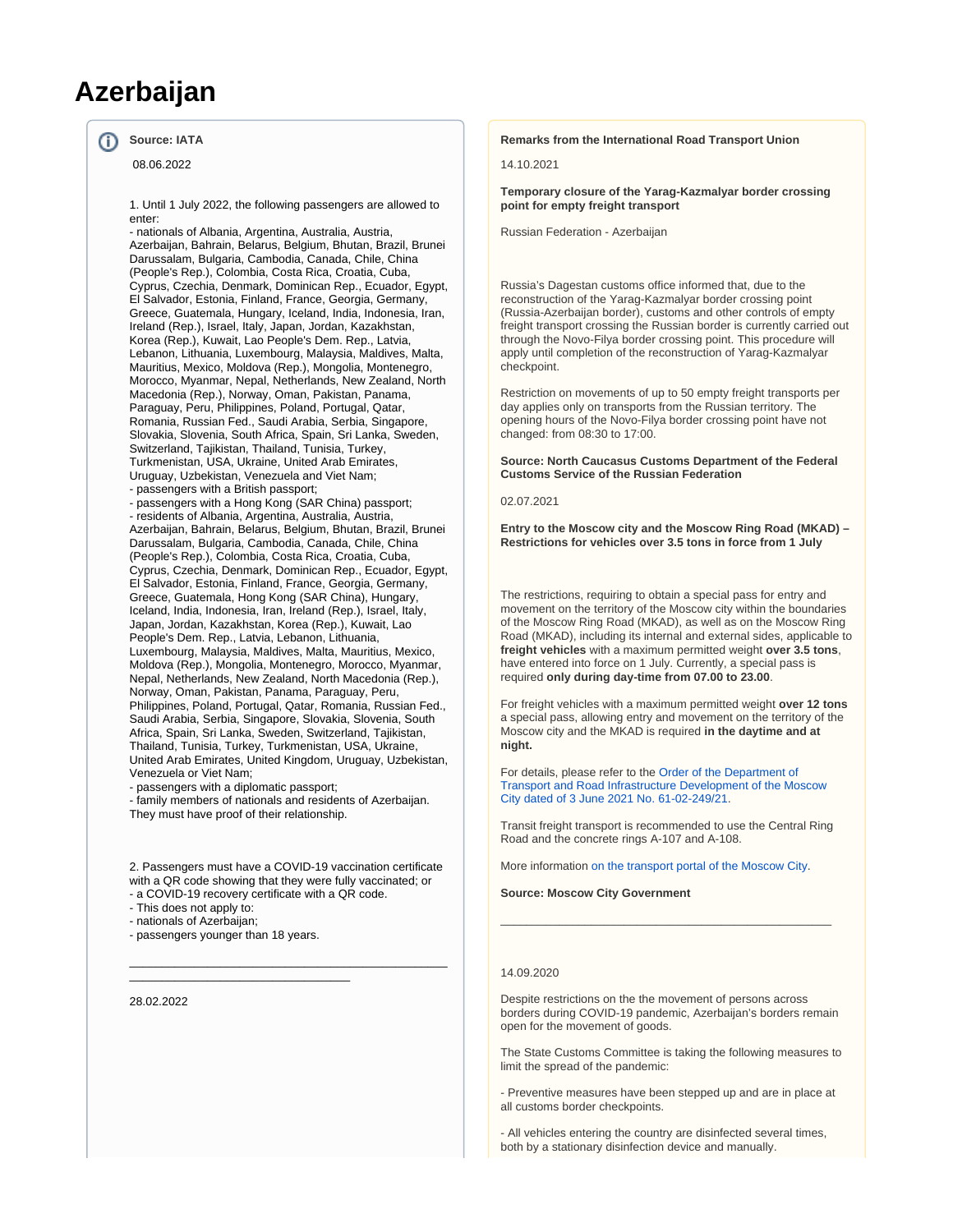1. Until 1 May 2022, the following passengers are allowed to enter:

- nationals of Albania, Australia, Austria, Azerbaijan, Bahrain, Belarus, Belgium, Brazil, Brunei Darussalam, Cambodia, Canada, Chile, China (People's Rep.), Colombia, Costa Rica, Croatia, Cuba, Cyprus, Czechia, Denmark, Dominican Rep., Ecuador, El Salvador, Estonia, Finland, France, Georgia, Germany, Greece, Hungary, Iceland, India, Indonesia, Iran, Ireland (Rep.), Israel, Italy, Japan, Jordan, Kazakhstan, Korea (Rep.), Kuwait, Latvia, Luxembourg, Malaysia, Maldives, Malta, Mexico, Moldova (Rep.), Mongolia, Montenegro, Morocco, Netherlands, New Zealand, Norway, Oman, Pakistan, Panama, Peru, Philippines, Poland, Portugal, Qatar, Romania, Russian Fed., Saudi Arabia, Serbia, Singapore, Slovakia, Slovenia, Spain, Sweden, Switzerland, Tajikistan, Thailand, Tunisia, Turkey, Turkmenistan, USA, Ukraine, United Arab Emirates, Uruguay, Uzbekistan or Venezuela;

- passengers with a British passport; - residents of Albania, Argentina, Australia, Austria,

Azerbaijan, Bahrain, Belarus, Belgium, Brazil, Brunei Darussalam, Cambodia, Canada, Chile, China (People's Rep.), Colombia, Costa Rica, Croatia, Cuba, Cyprus, Czechia, Denmark, Dominican Rep., Ecuador, El Salvador, Estonia, Finland, France, Georgia, Germany, Greece, Hungary, Iceland, India, Indonesia, Iran, Ireland (Rep.), Israel, Italy, Japan, Jordan, Kazakhstan, Korea (Rep.), Kuwait, Latvia, Luxembourg, Malaysia, Maldives, Malta, Mexico, Moldova (Rep.), Mongolia, Montenegro, Morocco, Netherlands, New Zealand, Norway, Oman, Pakistan, Panama, Peru, Philippines, Poland, Portugal, Qatar, Romania, Russian Fed., Saudi Arabia, Serbia, Singapore, Slovakia, Slovenia, Spain, Sweden, Switzerland, Tajikistan, Thailand, Tunisia, Turkey, Turkmenistan, USA, Ukraine, United Arab Emirates, United Kingdom, Uruguay, Uzbekistan or Venezuela;

- family members of nationals of Azerbaijan. They must have proof of their relationship.

2. Passengers must have a negative COVID-19 PCR test taken at most 72 hours before departure of the last direct flight to Azerbaijan.

- This does not apply to passengers younger than 1 year. 3. Passengers must have a COVID-19 vaccination certificate with a QR code showing that they were fully vaccinated; or - a COVID-19 recovery certificate with a QR code.

\_\_\_\_\_\_\_\_\_\_\_\_\_\_\_\_\_\_\_\_\_\_\_\_\_\_\_\_\_\_\_\_\_\_\_\_\_\_\_\_\_\_\_\_\_\_\_\_\_ \_\_\_\_\_\_\_\_\_\_\_\_\_\_\_\_\_\_\_\_\_\_\_\_\_\_\_\_\_\_\_\_\_\_\_\_\_\_\_\_\_\_\_\_\_\_\_\_\_

- This does not apply to:

- nationals of Azerbaijan;

- passengers younger than 18 years.

#### 16.08.201

 $\overline{\phantom{a}}$ 

1. Until 1 September 2021, passengers are not allowed to enter.

- This does not apply to:

- nationals of Austria, Azerbaijan, Bahrain, Belgium, Canada, Czechia, Denmark, Germany, Greece, Hungary, Ireland (Rep.), Israel, Luxembourg, Malta, Netherlands, Poland, Portugal, Qatar, Russian Fed., Serbia, Singapore, Slovakia, Slovenia, Spain, Sweden, Switzerland, Turkey, USA and United Arab Emirates;

- British nationals;

- spouses, children, parents, grandparents and grandchildren of nationals of Azerbaijan. They must present a proof confirming the relationship;

- residents of Azerbaijan, Bahrain, Qatar and United Arab Emirates. Residence permits issued by Bahrain and Qatar must be valid for a minimum of 95 days on arrival and those issued by the United Arab Emirates must be valid for a minimum of 185 days on arrival.

- Cargo imported to Azerbaijan from Iran and its territory is unloaded onto vehicles with Azerbaijani registration plates.

- Vehicles carrying transit cargo are escorted to their destination by the State Traffic Police.

#### **Source: Permanent Mission of the Republic of Azerbaijan to the UN Office and other International Organizations Geneva**

#### 09.04.2020

#### Goods:

In accordance with the decision of the Government of the Republic of Azerbaijan, foreign drivers of freight vehicles will be able to enter the territory of Azerbaijan or transit through Azerbaijan without obstacles.

**Maritime transportation** (including trucks and container transshipment) with certain restrictions with neighbouring countries (Turkmenistan and Kazakhstan) is open and ongoing.

- Only Turkmen freight drivers can use Turkmenistan ships heading to their country. Also, only trailers and semi-trailers will be allowed to be loaded on to the Turkmen ships.

- All drivers are obliged to test in the Port of Baku, in the guarantee zone before loading. Only the drivers with negative test result certificates can enter Turkmenistan and Kazakhstan. The test results are made available within 6-8 hours.

- At the Port of Baku, truck drivers wait for the ship in dedicated clean zones and food is being provided.

**Road Transport:** all border-crossing points (with Iran, Russia, Georgia and Turkey) are open for road transport (only for freight).

- Accompanied (police escort) freight vehicles from Iran and from Alat port, heading in the Georgia direction, are allowed to cross the borders of Azerbaijan.

- According to the order of the President of the Republic of Azerbaijan, free food and rest places are provided for international truck drivers.

#### Passengers:

- The border between Azerbaijan and Iran is closed to all passenger traffic as of 29.02.2020.

- The border between Azerbaijan and Georgia is closed to all passenger traffic as of 14.03.2020.

- The border between Azerbaijan and Turkey is closed to all passenger traffic as of 14.03.2020.

- The border between Azerbaijan and Russia is closed to all passenger traffic as of 18.03.2020.

Note: In all these cases, allowances are made for citizens of Azerbaijan to cross the border to return home, and vice-versa.

#### Other:

The visa registration through "ASAN Viza" electronic portal is suspended due to the global epidemic situation.

Useful links and hotline:

- The [State Agency on Mandatory Health Insurance](https://its.gov.az/page/general-situation-in-the-country) (TABIB)
- COVID-19 Hotline of TABIB: **1542**
- [Operational Headquarters](https://nk.gov.az/en/) under the Cabinet of Ministers of the Republic of Azerbaijan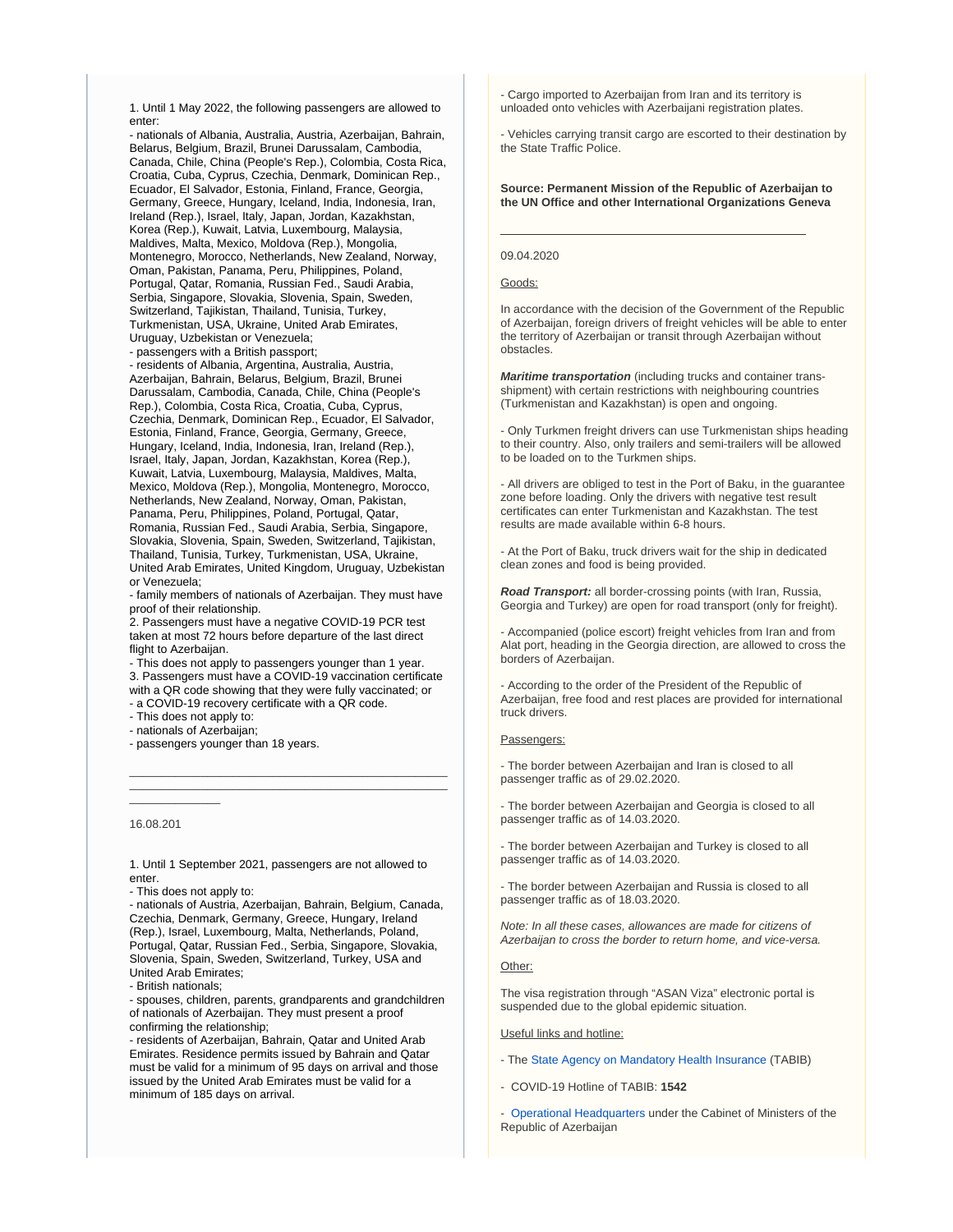2. Passengers must have a printed negative COVID-19 PCR test taken at most 72 hours before departure of the last direct flight to Azerbaijan.

- This does not apply to passengers younger than 1 year.

3. British nationals and nationals of Austria, Bahrain, Belgium, Canada, Czechia, Denmark, Germany, Greece, Hungary, Ireland (Rep.), Israel, Luxembourg, Malta, Netherlands, Poland, Portugal, Qatar, Russian Fed., Serbia, Singapore, Slovakia, Slovenia, Spain, Sweden, Switzerland, Turkey, USA and United Arab Emirates must have: - a COVID-19 vaccination certificate with a QR code showing

that they were fully vaccinated; or

- a COVID-19 recovery certificate with a QR code.

- This does not apply to passengers younger than 18 years.

4. Residents of Bahrain, Qatar and United Arab Emirates must have:

- a COVID-19 vaccination certificate with a QR code showing that they were fully vaccinated; or

- a COVID-19 recovery certificate with a QR code.
- This does not apply to passengers younger than 18 years.

Source:<https://www.iatatravelcentre.com/world.php>

#### **Source: OPERATIONAL HEADQUARTERS UNDER THE**  (i) **CABINET OF MINISTERS**

19.08.2021

#### <https://koronavirusinfo.az/az>

In order to prevent the threat of coronavirus disease in the territory of Azerbaijan, the operative implementation of preventive and urgent measures, a headquarters consisting of heads of relevant government agencies and institutions has been established under the Cabinet of Ministers.

Expert groups consisting of relevant specialists were organized to take preventive measures and monitor all areas of the Republic of Azerbaijan.

Also, in order to inform the population and prevent unfounded misinformation, the staff should call + 994-12-492-41-61, + 994-12-492-75-54, + 994-12-505-03-30, + 994-12-505 Hotlines 13-133 have been operating since February 28, 2020.

By the order of the Cabinet of Ministers, the "Action Plan to prevent the spread of a new coronavirus disease in the Republic of Azerbaijan" was approved on January 30, 2020, and the planned measures are being implemented. Taking into account the wide geography of the spread of the disease, the Cabinet of Ministers approved a more comprehensive Action Plan.

**Source: Republic of Azerbaijan Cabinet of Ministers** 

20.10.2021

- [Ministry of Emergency Situations of the Republic of Azerbaijan\(](http://www.koronavirusinfo.az/)info rmation in Azerbaijani only)

**Source: Ministry of Transport, Communications and High Technologies of the Republic of Azerbaijan**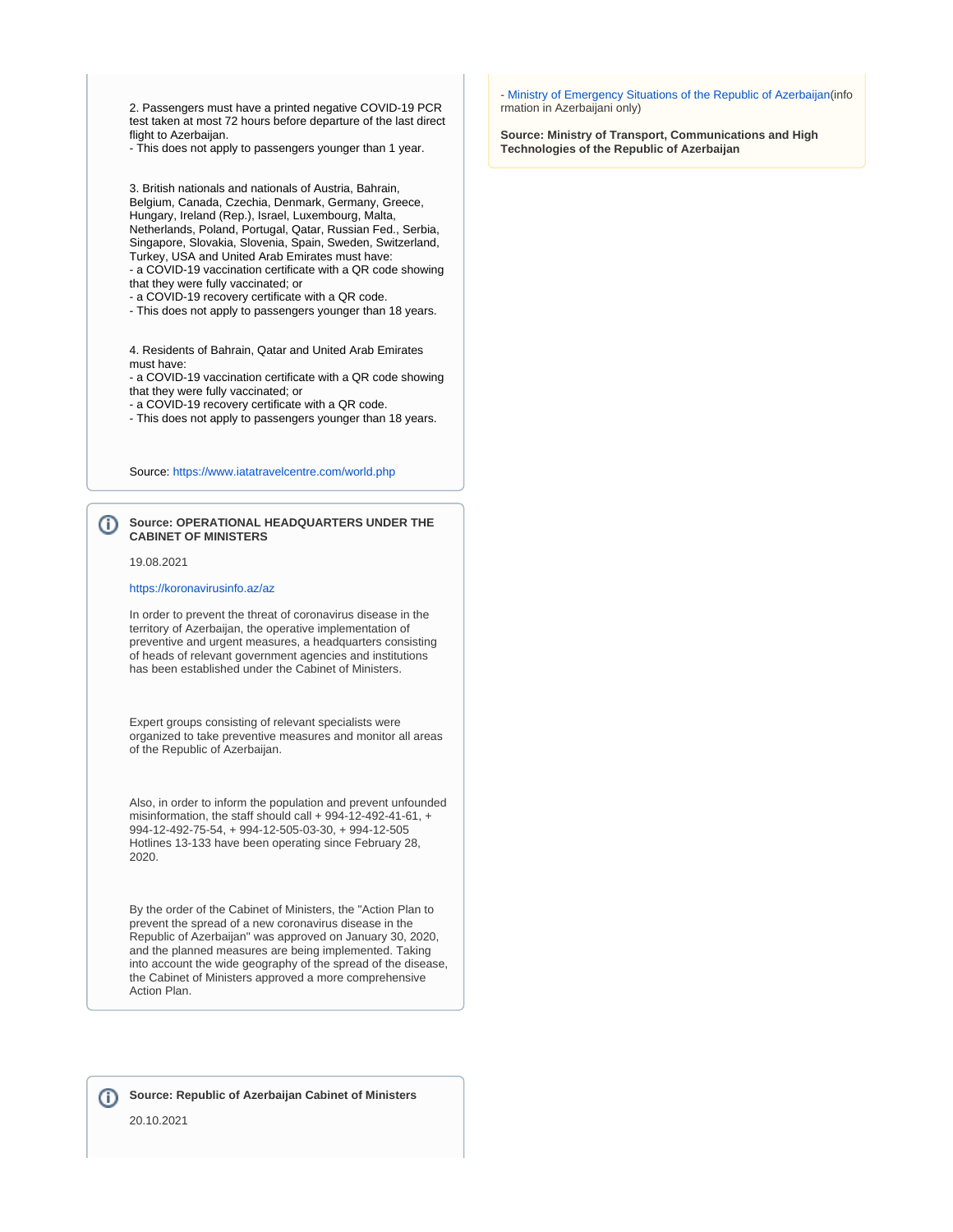**The special quarantine regime has been extended until January 1, 2022.**

According to **the Resolution of the Cabinet of Ministers No. 324**, in order to prevent the spread of coronavirus (COVID-19) infection in the country and its possible complications, the special quarantine regime in the Republic of Azerbaijan has been extended until 06:00 on January 1, 2022.

\_\_\_\_\_\_\_\_\_\_\_\_\_\_\_\_\_\_\_\_\_\_\_\_\_\_\_\_\_\_\_\_\_\_\_\_\_\_\_\_\_\_\_\_\_\_\_\_\_ \_\_\_\_\_\_\_\_\_\_\_\_\_\_\_\_\_\_\_\_\_\_\_\_\_\_\_\_\_\_\_\_\_\_\_\_\_\_\_\_\_\_\_\_\_\_\_\_\_

24.09.2021

**Special Quarantine Regime has been mitigated**

\_\_\_\_\_\_\_\_\_\_\_\_\_\_\_\_\_\_\_\_\_\_\_\_\_\_\_\_

**Explanation of the Resolution of the Cabinet of Ministers No. 280**

#### **<https://nk.gov.az/az/document/5581/>**

Taking into account the increase in the number of vaccinated citizens in the country, and the steady decline in the dynamics of infections, it is decided to apply the next phase of mitigation measures within the special quarantine regime.

According to the decision of the Task Force under the Cabinet of Ministers, from October 1, 2021, the restriction on the suspension of public transport on weekends, as well as the Baku Metro, will be lifted.

Furthermore, it is decided to resume the activities of the following areas of work and services from October 1, 2021:

- activities of recreation and entertainment venues (including clubs), as well as children's entertainment venues (including those in boulevards and parks);

- activities of cultural facilities (including concert halls), as well as conference halls, cinemas, theaters, provided that they do not exceed 50% of their total capacity;

- Activities of children's and other entertainment centers inside large shopping centers, as well as cinemas with a total capacity of not more than 50 percent.

The restored work and service areas are allowed to remain open until 00:00. For people over 18 years of age, services provided in the closed areas of such work and service facilities can be accessed only if they have a COVID-19 passport. Individuals who are unable to get vaccinated for certain reasons may enter these areas where COVID-19 passport is required by obtaining COVID-19 Vaccine Contraindication Certificate.

Eighty percent of the workforce in these areas must have a COVID-19 passport (COVID-19 vaccination certificate or COVID-19 immunity certificate).

In addition, taking into account the fact that long-term indoor gatherings create favorable conditions for the spread of coronavirus infection, a decision has been made with regards to carry out regular intercity passenger transport between cities and regions in order to reduce the risk of human transmission of COVID-19.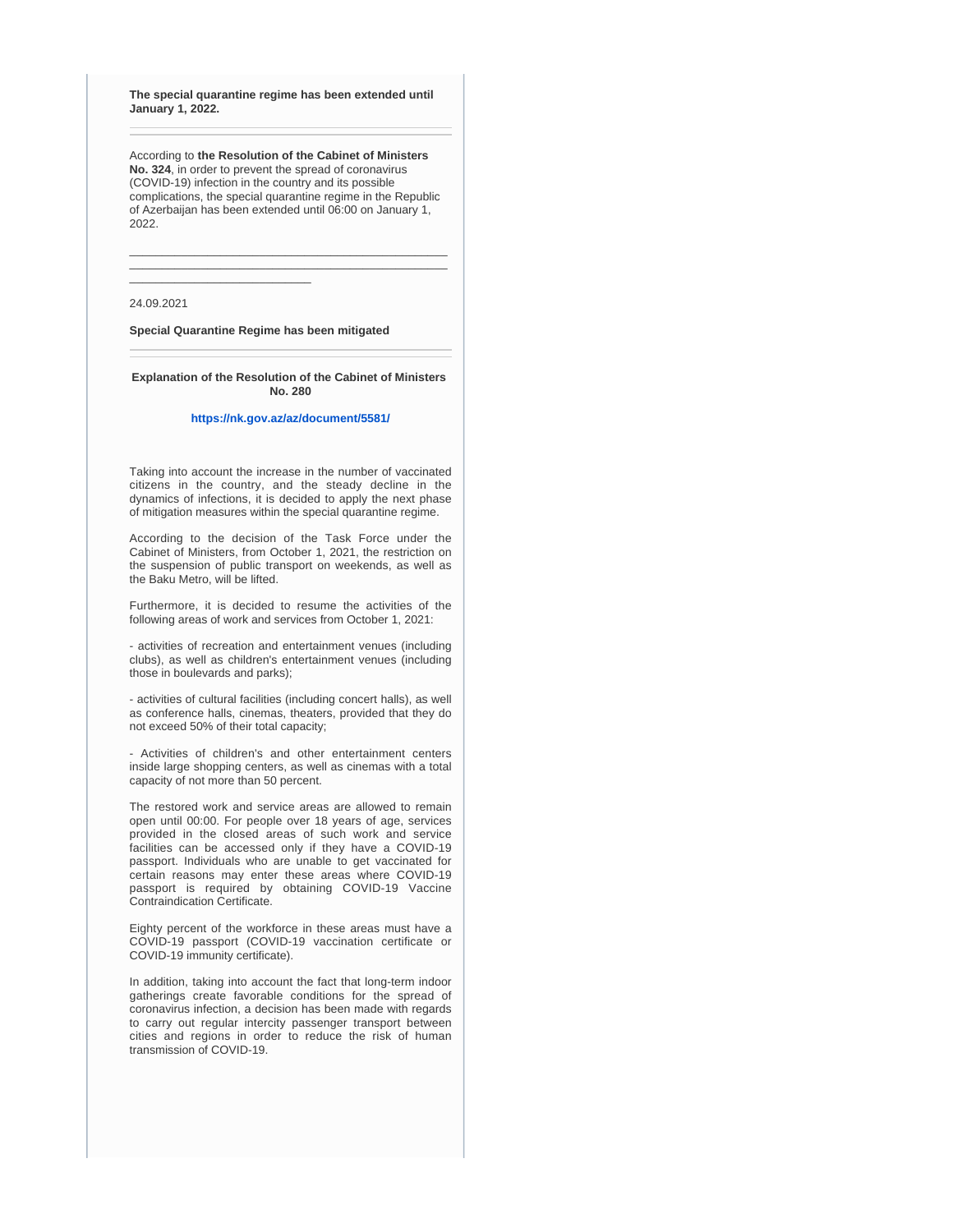According to the decision, except for regular passenger traffic between Baku and Sumgayit, Absheron region, except for persons under 18 years of age, when carrying out regular passenger transport by rail and road (except for passengers transported by taxi) from cities and regions of the country, passengers are required to get the first dose of vaccination against COVID-19 from October 1, 2021, and the second dose from November 1, 2021 respectively, or to have a certificate of immunity against COVID-19.

Verification of COVID-19 passports will be carried out through a special mobile application ("Check App"). The application was created by State Agency for Public Service and Social Innovations under the President of the Republic of Azerbaijan and has been used since September 1<sup>st</sup> in all places where COVID-19 passport is required.

Appropriate control measures will be continued to ensure compliance with general rules such as the use of personal respiratory protection, social distancing and hand hygiene, as well as other applicable requirements. In case of violation of these laws, individuals and legal entities will be held accountable by the Code of Administrative Offenses of the Republic of Azerbaijan.

The owner of the premise is considered directly responsible for the violations in the organization and implementation the process of verification of COVID-19 passports in the premises operating in the areas of work and services where COVID-19 passport is required.

\_\_\_\_\_\_\_\_\_\_\_\_\_\_\_\_\_\_\_\_\_\_\_\_\_\_\_\_\_\_\_\_\_\_\_\_\_\_\_\_\_\_\_\_\_\_\_\_\_ \_\_\_\_\_\_\_\_\_\_\_\_\_\_\_\_\_\_\_\_\_\_\_\_\_\_\_\_\_\_\_\_\_\_\_\_\_\_\_\_\_\_\_\_\_\_\_\_\_

02.08.2021

\_\_\_\_\_\_\_\_\_\_\_\_

**[Measures to extend the special quarantine regime and](https://nk.gov.az/az/article/1754/)  [remove several restrictions" The Resolution has been](https://nk.gov.az/az/article/1754/)  [amended](https://nk.gov.az/az/article/1754/)**

#### **Explanation of the Resolution of the Cabinet of Ministers No. 231**

#### **<https://nk.gov.az/az/document/5502/>**

Citizens of 9 countries (from June 10, 2021 - the Russian Federation, the Republic of Turkey; and from June 21, 2021 the United States, the United Kingdom of Great Britain and Northern Ireland, the Republic of Hungary, the State of Israel, the United Arab Emirates, the Kingdom of Bahrain, the Kingdom of Qatar), and citizens of other countries permanently residing in mentioned countries, as well as stateless persons (on the basis of COVID-19 passport and a document confirming the negative result of PCR test on COVID-19 issued within 72 hours prior to flight) are allowed to enter and exit the Republic of Azerbaijan by air.

#### **According to the amendment:**

From August 5, 2021, the following 20 countries will be added with the same requirements: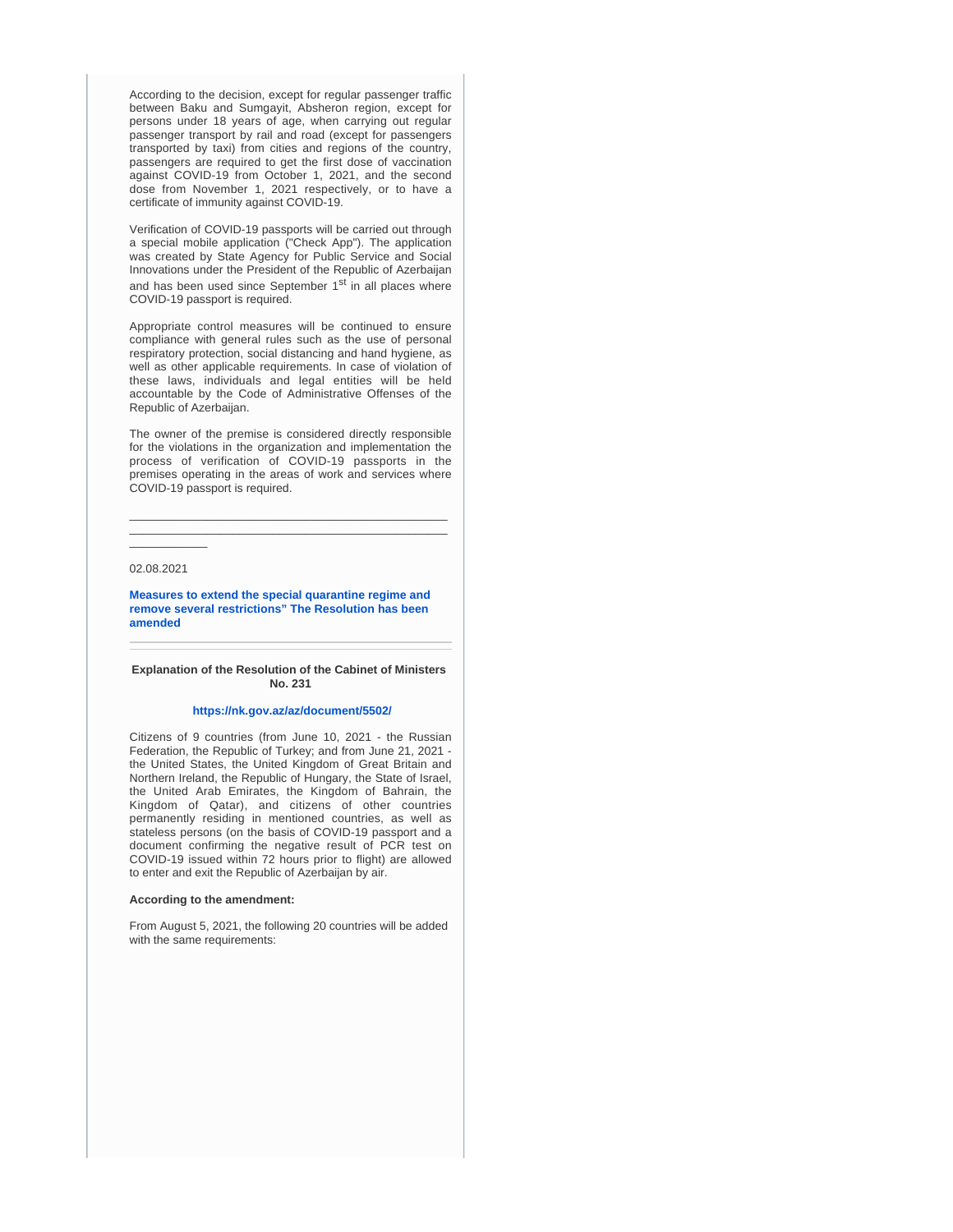- 1. Canada;
- 2. Czech Republic;
- 3. Federal Republic of Germany;
- 4. Grand Duchy of Luxembourg;
- 5. Kingdom of Belgium; 6. Kingdom of Denmark;
- 7. Kingdom of Spain;
- 8. Kingdom of Sweden;
- 9. Kingdom of the Netherlands;
- 10. Republic of Austria;
- 11. Republic of Greece
- 12. Republic of Ireland;
- 13. Republic of Malta;
- 14. Republic of Poland;
- 15. Republic of Portugal;
- 16. Republic of Serbia;
- 17. Republic of Singapore;
- 18. Republic of Slovakia; 19. Republic of Slovenia;
- 20. Swiss Confederation.

\_\_\_\_\_\_\_\_\_\_\_\_\_\_\_\_\_\_\_\_\_\_\_\_\_\_\_\_\_\_\_\_\_

#### 24.07.2021

**[Amendments were made to the Temporary Rules on the](https://nk.gov.az/en/article/1720/)  [organization of flights and air transportation of](https://nk.gov.az/en/article/1720/)  [passengers in the Republic of Azerbaijan](https://nk.gov.az/en/article/1720/)**

\_\_\_\_\_\_\_\_\_\_\_\_\_\_\_\_\_\_\_\_\_\_\_\_\_\_\_\_\_\_\_\_\_\_\_\_\_\_\_\_\_\_\_\_\_\_\_\_\_

**Explanation of the Resolution of the Cabinet of Ministers No. 223**

#### **<https://nk.gov.az/az/document/5475/>**

#### **According to the amendment:**

All airlines operating flights to the Republic of Azerbaijan accept passengers on the following conditions:

in respect of foreigners and stateless persons:

1) passengers whose close relatives are citizens of the Republic of Azerbaijan (husband, wife, children, parents, siblings, grandparents and grandchildren), including family members of such passengers (husband, wife, parents, children) – are required to confirm the degree of kinship on the basis of a document and the negative result of the PCR test for COVID-19 issued within 72 hours before the flight.

All together, the requirement for a document confirming the negative result of the PCR test for COVID-19, issued within 72 hours before the flight for children under 1 year of age, is abolished.

2) Citizens of the Republic of Azerbaijan; diplomatic passport holders, heads of diplomatic missions and consulates of foreign countries in the Republic of Azerbaijan, employees and their families; foreigners and stateless persons with work permits in the Republic of Azerbaijan; foreigners and stateless persons with temporary or permanent residence permits in the Republic of Azerbaijan and their family members (wife, husband, parents, children under 18, as well as children with disabilities over 18); passengers who are granted special entry to the country by the Operational Headquarters under the Cabinet of Ministers of the Azerbaijan Republic – are required to provide relevant supporting documents and a document confirming the negative result of the PCR test for COVID-19, issued within 72 hours before the flight

3) Citizens of the Republic of Azerbaijan who do not meet the requirements while crossing the border will be quarantined for two weeks at the expense of the carrier.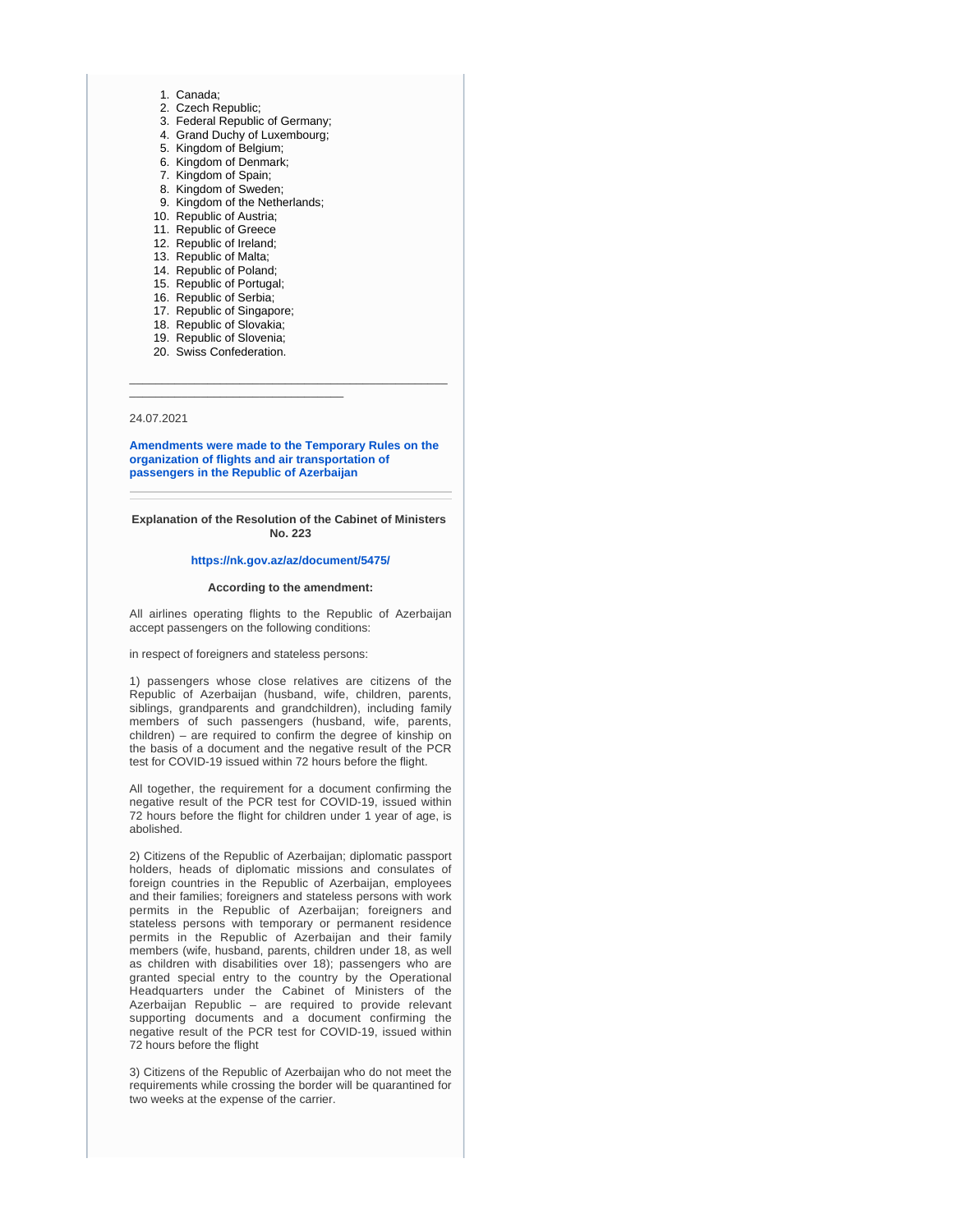4) In violation of the established entry requirements to the Republic of Azerbaijan with 3 (three) or more passengers on each flight or such passengers on each of the 3 (three) flights in a row, will result in temporary suspension of flights to the Republic for the carrier, imposed by the State Civil Aviation Agency under the Ministry of Transport, Communications and High Technologies

\_\_\_\_\_\_\_\_\_\_\_\_\_\_\_\_\_\_\_\_\_\_\_\_\_\_\_\_\_\_\_\_\_\_\_\_\_\_\_\_\_\_\_\_\_\_\_\_\_

#### 16.06.2021

\_\_\_\_\_\_\_\_\_\_\_\_\_\_\_\_\_\_\_\_\_\_\_\_\_\_\_\_

#### **The rules of entry and exit to the country by air have been changed**

Information of the Task Force under the Cabinet of Ministers The epidemiological situation in Azerbaijan continues to improve as a result of systematic measures implemented in our country, as well as a successful vaccination program.

Therefore, according to the Resolution of the Task Force under the Cabinet of Ministers of the Republic of Azerbaijan on the gradual abolition of the special permit requirements, air trips have been softening for foreign citizens flying to the territory of the Republic since June 10th.

To further continue, taking into account the ongoing improvement of the epidemiological situation in countries with a wider vaccination coverage, citizens of the following countries will be allowed to visit the territory of the Republic of Azerbaijan from June 21st:

-Bahrain

-Hungary

-Israel

-Qatar

-The United Arab Emirates

-The United Kingdom -The United States of America

For the citizens of these countries to visit the Republic of Azerbaijan the following requirements must be met:

-Passengers over 18 years are required to submit an official document issued by the relevant country on full vaccination or recovery from COVID-19 (COVID passport), plus an official document confirming the negative result of the PCR test for COVID-19 within 72 hours before the flight;

-Submission of an official document confirming the negative result of the PCR test for COVID-19 within 72 hours before the flight for passengers aged 1 to 18 years.

COVID passports and PCR test results are not required for children under the age of 1 year.

All airlines operating direct flights to the Republic of Azerbaijan must only register those passengers who meet the relevant requirements. Passengers who do not meet the requirements while crossing the border to the territory of Azerbaijan will not be allowed to enter the country and will be returned by the same flight at the expense of the carrier.

\_\_\_\_\_\_\_\_\_\_\_\_\_\_\_\_\_\_\_\_\_\_\_\_\_\_\_\_\_\_\_\_\_\_\_\_\_\_\_\_\_\_\_\_\_\_\_\_\_

\_\_\_\_\_\_\_\_\_\_\_\_\_\_\_\_\_\_\_\_\_\_\_\_\_\_\_\_\_\_\_\_

#### 09.06.2021

**[Amendments were made to the Temporary Rules on the](https://nk.gov.az/az/article/1754/)  [organisation of flights and air transportation of](https://nk.gov.az/az/article/1754/)  [passengers in the Republic of Azerbaijan](https://nk.gov.az/az/article/1754/)**

**Explanation for the Resolution No. 167 of the Cabinet of Ministers.**

According to the changes: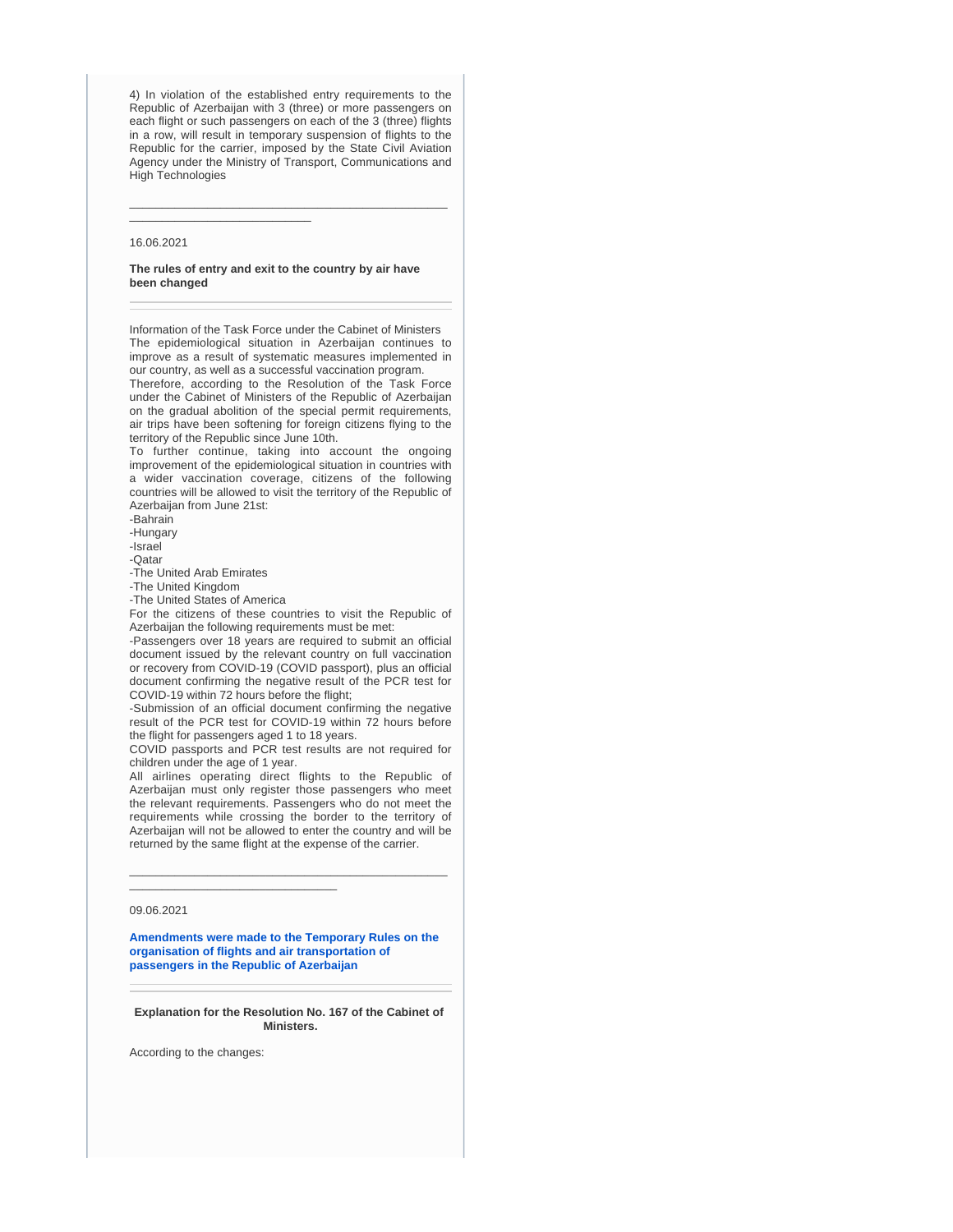1) The requirement for passengers departing from the Republic of Azerbaijan to undergo PCR testing for COVID-19 will be regulated by the air carrier in accordance with the rules established at the point of destination. Prior to this, passengers departing from the Republic of Azerbaijan, were only allowed to flight with a certificate which demostrated a negative PCR test result for COVID-19 within 48 hours before the flight.

2) Checks on the certificates of passengers leaving the Republic of Azerbaijan were carried out by medical staff operating at the entrance to the terminals. Passengers were registered for flight and boarded on the basis of these certificates. This requirement is cancelled.

3) Thereafter, all airlines operating flights to the Republic of Azerbaijan accept passengers on the following conditions:

In respect of foreigners and stateless persons:

1. Passengers over 18 years of age - COVID-19 passport (a document confirming full vaccination against COVID-19 or immunity to COVID-19) and a relevant document confirming the negative PCR test result for COVID-19 issued within 72 hours before the flight;

2. Passengers between the ages of 1-18 - on the basis of a document confirming the negative PCR test result for COVID-19, issued only within 72 hours before the flight;

In relation to the citizens of the Republic of Azerbaijan:

On the basis of a document confirming the negative PCR test result for COVID-19 issued within 72 hours before the flight.

4) In addition, the ban on the carriage of hand luggages for passengers has been lifted in Azerbaijan.

\_\_\_\_\_\_\_\_\_\_\_\_\_\_\_\_\_\_\_\_\_\_\_\_\_\_\_\_\_\_\_\_\_\_\_\_\_\_\_\_\_\_\_\_\_\_\_\_\_

\_\_\_\_\_\_\_\_\_\_\_\_\_\_\_\_\_\_\_\_\_\_\_\_\_\_\_\_\_

#### 05.06.2021

**[Starting from June 10th, citizens of Russia and Turkey](https://nk.gov.az/en/article/1618/)  [will be able to fly to Azerbaijan with a set of conditions](https://nk.gov.az/en/article/1618/)**

The Task Force under the Cabinet of Ministers of the Republic of Azerbaijan has adopted a Resolution to gradually abolish the requirement for special permits for citizens of several countries with stable epidemiological conditions to visit the country.

The information shared by the Task Force reads:

"As it is known, one of the measures taken to prevent the spread of the coronavirus (COVID-19) pandemic in the territory of the Republic of Azerbaijan is to allow foreign citizens to enter the territory of the Republic only with the special permission of the Task Force under the Cabinet of Ministers.

Considering large-scale measures taken over the past year, including a successful vaccination program launched in January 2021, the epidemiological situation in Azerbaijan has improved, a number of restrictions imposed under the special quarantine regime have been removed.

Currently, the epidemiological situation is stabilizing in a number of countries around the world, and as a result of consistent vaccination measures, infections in those countries are getting under control.

In this regard, the Task Force under the Cabinet of Ministers of the Republic of Azerbaijan has adopted a Resolution to abolish the requirement for special permits step by step for citizens of several countries with stable epidemiological situation to visit the country.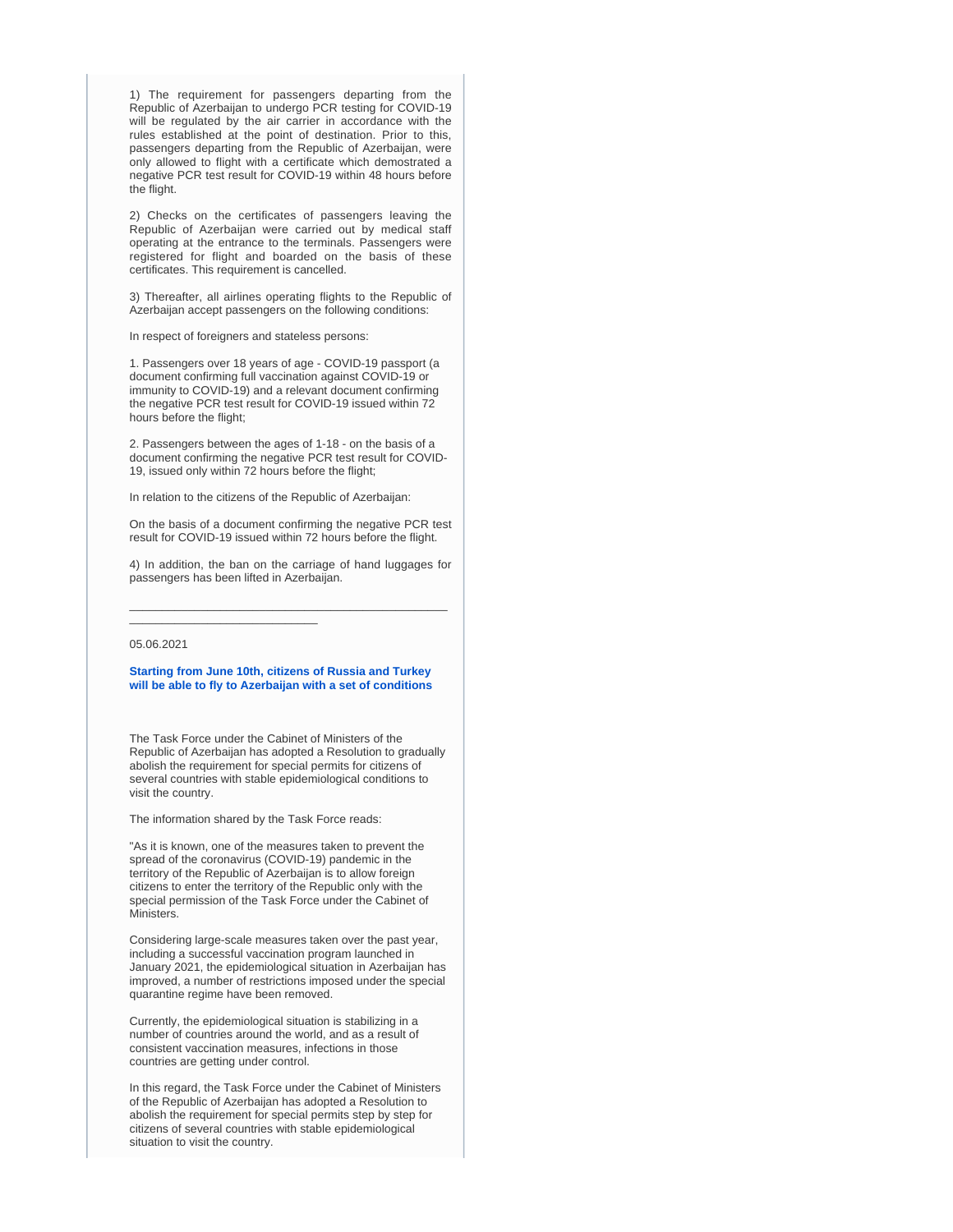Therefore, starting from June 10<sup>th</sup>, taking into consideration the positive dynamics in the epidemiological situation, citizens of the Russian Federation and the Republic of Turkey will be able to travel to Azerbaijan by air under the following conditions:

- Passengers over 18 years are required to submit an official document issued by the relevant country on complete vaccination or recovery from COVID-19 (COVID passport), plus an official document confirming the negative result of the PCR test for COVID-19 within 72 hours before the flight;

- Submission of an official document confirming the negative result of the PCR test for COVID-19 within 72 hours before the flight for passengers aged 1 to 18 years.

In the meanwhile, starting from June  $10<sup>th</sup>$ , the term of the official document confirming the negative result of the PCR test for COVID-19 for all passengers over the age of 1 will be extended from 48 to 72 hours before the flight. COVID passports and PCR test results will not be required for children under the age of 1 year.

All airlines operating direct flights to the Republic of Azerbaijan must only register those passengers who meet the relevant requirements. Passengers who do not meet the requirements while crossing the border to the territory of Azerbaijan will not be allowed to enter the country at the entrance and will be returned by the same aircraft at the expense of the carrier.

In the near future, based on the epidemiological situation and the level of vaccination of the population, the issue of restoring access for citizens of other countries to the Republic of Azerbaijan by air is being considered."

\_\_\_\_\_\_\_\_\_\_\_\_\_\_\_\_\_\_\_\_\_\_\_\_\_\_\_\_\_\_\_\_\_\_\_\_\_\_\_\_\_\_\_\_\_\_\_\_\_

#### 27.05.2021

**A Resolution has been adopted on changing the quarantine regime**

\_\_\_\_\_\_\_\_\_\_\_\_\_\_\_\_\_\_\_\_\_\_\_\_\_\_\_

**The Cabinet of Ministers of the Republic of Azerbaijan has adopted a Resolution to extend the quarantine regime and removed some of restrictions.**

The Resolution reads:

To extend the special quarantine regime in the territory of the Republic of Azerbaijan until 06:00 on August 1, 2021, in order to prevent the spread of coronavirus (COVID-19) infection and its possible complications in the country.

It is determined that:

- starting from May 31, 2021, 06:00:

- the requirement to use respiratory protective equipments (e. g., medical masks, cloth face masks, respirators, etc.) in public places in the open air is abolished;

- passenger transportation activity is resumed in Baku Metro;

- land and air passenger transportation from cities and regions of the country is resumed.

- starting from 00:00 on June 10, 2021, the following areas of work and services will be restored:

- religious places of worship (not more than 50% of spots for worship at a time (not more than 50 people in total));

- large shopping centers (except for the activities of childrens' and other entertainment centers, and cinemas);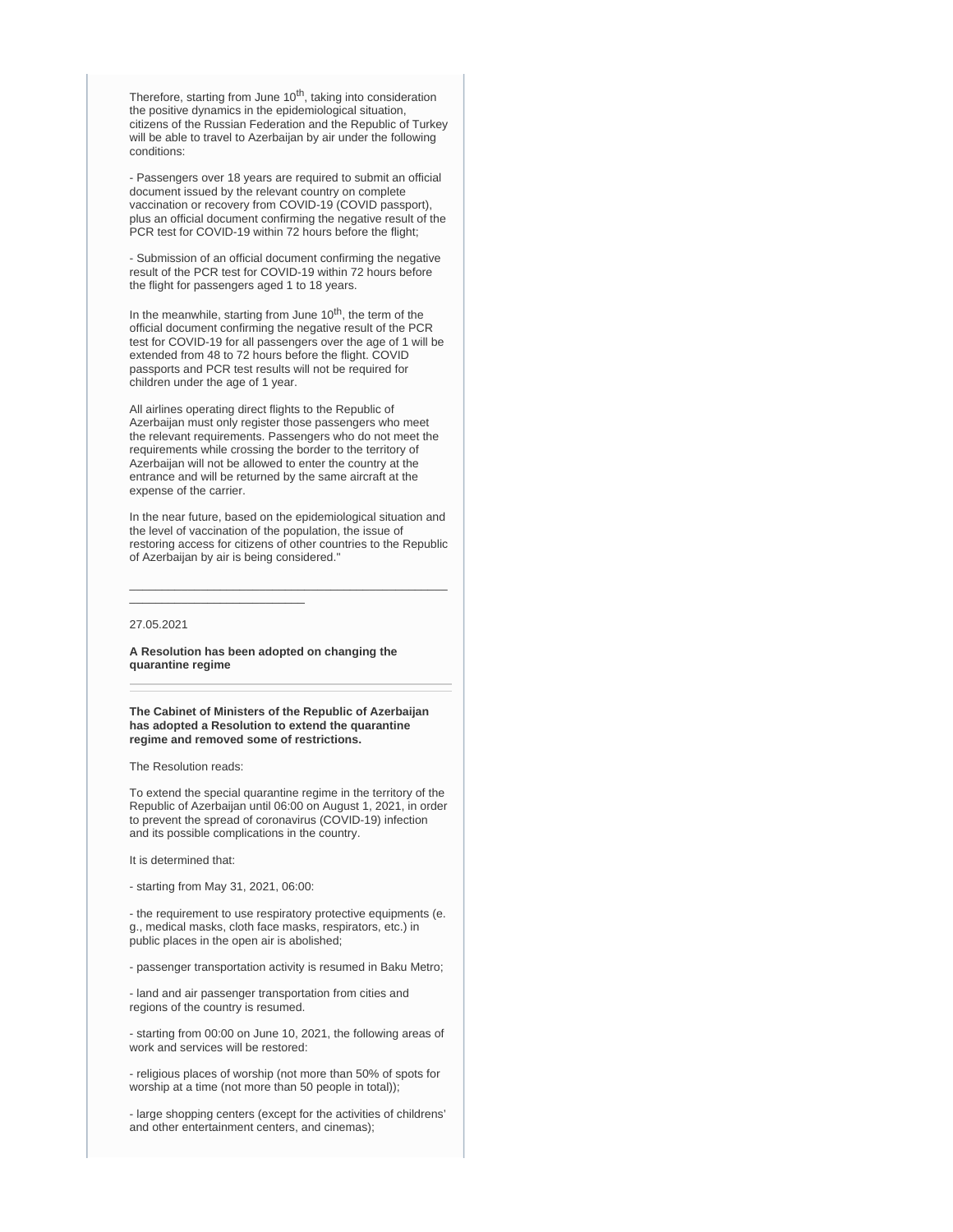- sports and health-recovery facilities (without the requirement to use respiratory protective equipments), taking into account paragraph 2.3 of this Resolution;

- beaches and venues located in their territory such as swimming pools, water attractions, sports and games.

- Except for persons under the age of 18, only those who obtain COVID-19 passport (with COVID-19 vaccination certificate) or COVID-19 immunity certificate (with recovery from COVID-19) are able to access sports and health recovery facilities;

- From July 1st, 2021, at least 80 percent of employees will be required to acquire a COVID-19 passport or COVID-19 immunity certificate in the identified work and service sectors.

- According to paragraphs 2.1 and 2.2 of this Resolution, it is obligatory to comply with the Cabinet of Ministers of the Republic of Azerbaijan, as well as with all the requirements and methodical instructions given by other state bodies (institutions) against the coronavirus infection in the spheres of work and services.

- A limited number of spectators are allowed to participate in 4 matches of the 2021 European Football Championship in Baku;

- Individuals, legal entities and officials are going to be held accountable for violation of the requirements of this Resoution in accordance with the Administrative Offenses and Criminal Codes of the Republic of Azerbaijan.

The special quarantine regime will be extended until August 1st.

June 5-7, 2021, 00:00 to 06:00; June 13-14, 2021, 00:00 to 06:00; June 19-20, 2021, 00:00 to 06:00; June 26-28, 2021, 00:00 to 06:00 public transport, as well as passenger transportation in the Baku Metro is suspended.

The Resolution will take effect on May 31, 2021 at 06:00.

#### 08.12.2020

\_\_\_\_\_\_\_\_\_\_\_\_\_\_\_\_\_\_\_\_\_\_\_\_\_\_

#### **[Toughened special quarantine regime is set to start from](https://nk.gov.az/en/article/1263/)  [00:00 on 14 December 2020 until 00:00 on 18 January](https://nk.gov.az/en/article/1263/)  [2020](https://nk.gov.az/en/article/1263/)**

\_\_\_\_\_\_\_\_\_\_\_\_\_\_\_\_\_\_\_\_\_\_\_\_\_\_\_\_\_\_\_\_\_\_\_\_\_\_\_\_\_\_\_\_\_\_\_\_\_

Another wave of the COVID 19 pandemic faced by the international community is currently making its way. Insofar, over 60 million infection cases are already registered at global level with over 1 million of people dead from this type of coronavirus. The high level of virus infections in this stage of the pandemic makes it necessary to apply again toughened quarantine measures across various countries.

Considering high infection level observed in recent months in Azerbaijan, it has been decided to undertake toughened quarantine measures in the national territory to avert the spread of virus.

According to the relevant decision of the Cabinet of Ministers of the Republic of Azerbaijan, following will be applied: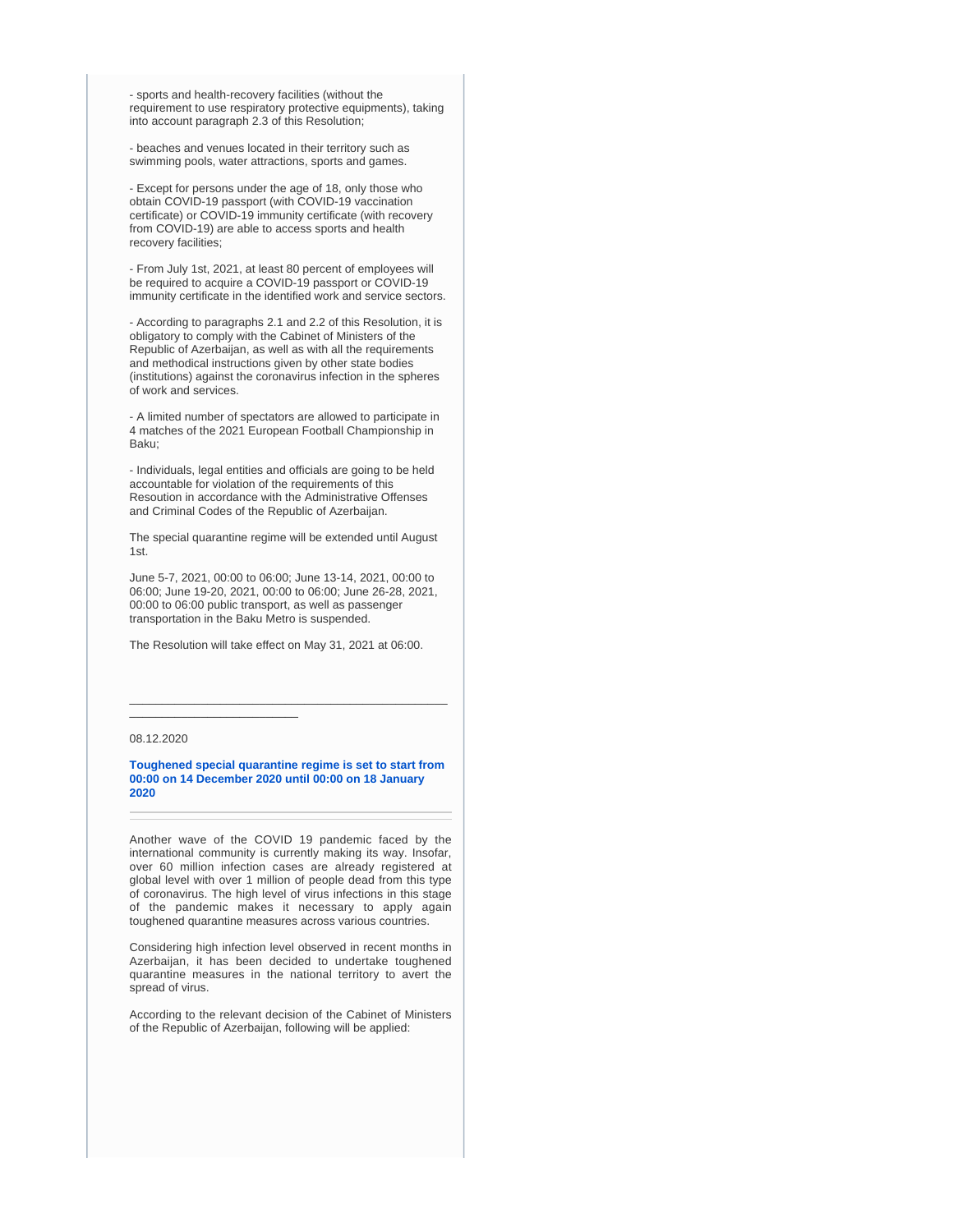- Special quarantine regime in the country is extended until 06:00 of 31 January 2021;
- Toughened special quarantine regime is to be applied from 00:00 of 14 December 2020 until 00:00 of 18 January 2021;
- Considering toughening up the special quarantine regime, working activities and services are to be suspended in all areas except those defined by the relevant decision of the Cabinet of Ministers of the Republic of Azerbaijan in the entire national territory from 00:00 of 14 December 2020 until 00:00 of 18 January 2021. All commercial facilities, public services institutions, including restaurants, cafes and tea houses are authorized to serve customers on delivery services and online sale only;
- During the period from 00:00 of 14 December 2020 until 00:00 of 18 January 2021, entry and exit into the cities of Baku, Sumgayit, Ganja, Mingechevir, Shirvan, including the Absheron district territory and town centers of Lenkeran, Masally, Jalilabad, Sheki, Zagatala, Guba, Khachmaz, Yevlakh, Barda, Bilasuvar and Ismayilli (except villages and settlements) shall be suspended for all vehicles, except emergency and special mission vehicles, cargo transporting trucks as well as vehicle of the National Agency for Territories Demining of the Republic of Azerbaijan;
- During the period from 00:00 of 14 December 2020 until 00:00 of 18 January 2021, the restrictions shall be applied on movement in the cities of Baku, Sumgayit, Ganja, Mingechevir, Shirvan, including the Absheron district territory and town centers of Lenkeran, Masally, Jalilabad, Sheki, Zagatala, Guba, Khachmaz, Yevlakh, Barda, Bilasuvar and Ismayilli (except villages and settlements). Persons employed by relevant organizations defined by the decision of the Cabinet of Ministers of the Republic of Azerbaijan can be on the movement in the territories indicated above, including also the persons employed by other organizations and entities defined in the same decision whose data are entered by their employers on [icaze.e-gov.az](http://icaze.e-gov.az) portal using electronic signature. Data of employees of relevant State authorities and private legal persons, including members of some volunteer organizations must be input starting from 10:00 of 9 December 2020.
- During the period from 00:00 of 14 December 2020 until 00:00 of 18 January 2021, all remaining persons are authorized to leave their places of residence or whereabouts via SMS permit system or by getting such permit by applying to Call Center – 102 Service of the On-Duty Emergency Management Service of the Ministry of Internal Affairs of the Republic of Azerbaijan in the cities of Baku, Sumgayit, Ganja, Mingechevir, Shirvan, including the Absheron district territory and town centers of Lenkeran, Masally, Jalilabad, Sheki, Zagatala,

SMS permit system is applied in following cases: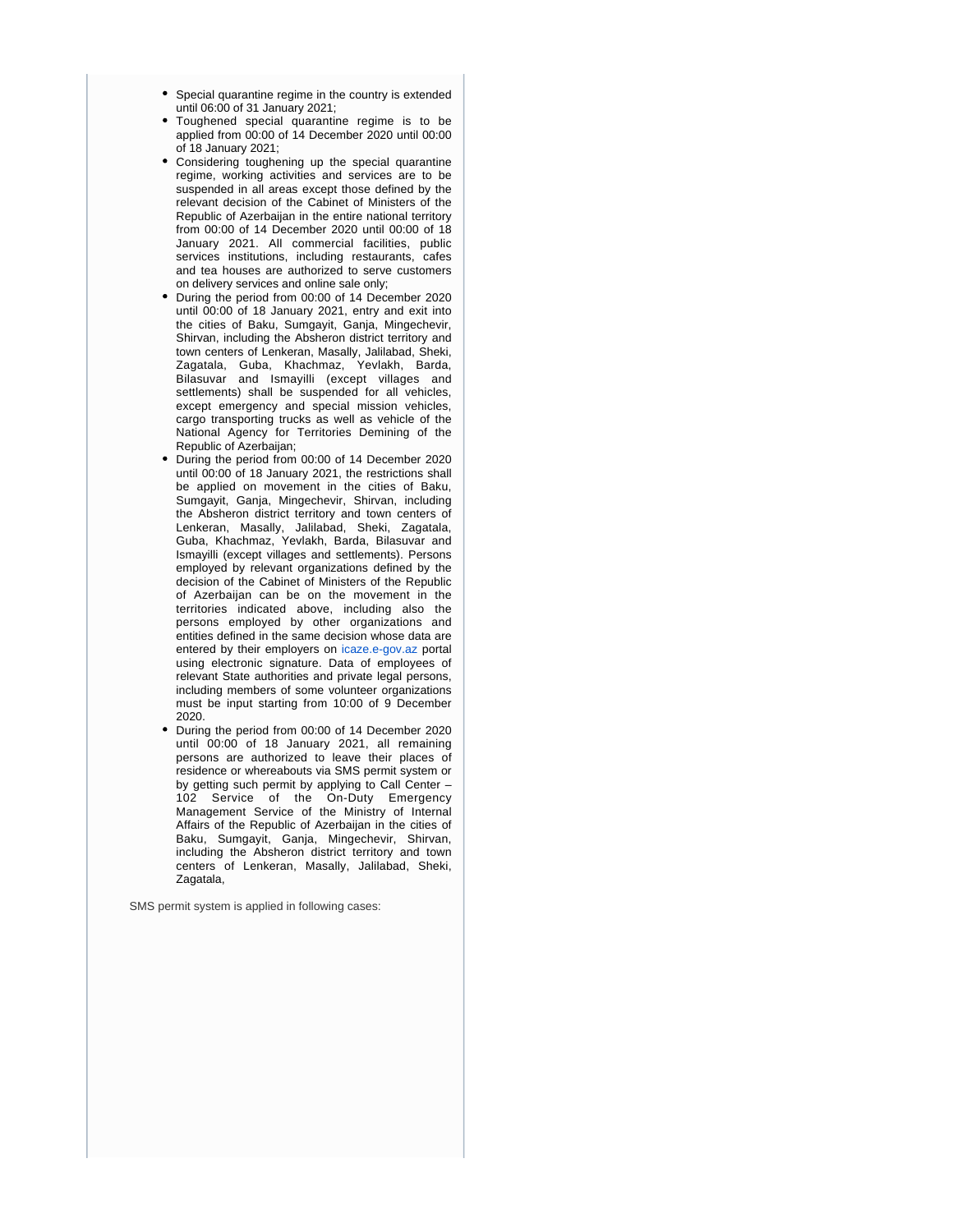- Medical urgency case or scheduled medical treatment to leave places of residence or change whereabouts (such permit is issued for the period of 3 hours within the district and city; however, if it becomes necessary to travel between districts and cities, the period of time for treatment procedure and the distance between the point of destination and the point of residence are taken into account; the return period is defined on the basis of the certificate issued by a physician which is presented to police officers in case of necessity);
- A necessity of shopping in food and other daily product or purchasing medicines (in food stores, supermarkets, open door markets and drugstores), including also other services provided as a part of working activities and service areas such as public services, bank, post and those that are authorized to continue (such permit is issued for 3 hours once per day; the return time for those persons that leave their places of residence or change whereabouts due to the necessity of using public services is defined by the certificate issued by relevant public agency);
- Any person who has to leave his/her place of residence or change whereabouts to participate at the funerals of his/her close relative, must get the authorization via Call Center – 102 Service of the On-Duty Emergency Management Service of the Ministry of Internal Affairs of the Republic of Azerbaijan.
- Persons with an air ticket for international or domestic flights can leave their places of residence or change their whereabouts on the basis of those tickets and the seal put on their passport showing their entry via the State border into the country and their way to the places of final destination.
- Restrictions applied to the passenger transportation services of the Baku Subway are extended until 31 January 2021.
- Restrictions applied on public transport on Saturdays and Sundays in the entire national territory are extended until 06:00 of 31 January 2021.

Considering the impact on economic activities of the restrictions applied from 00:00 of 14 December 2020 until 00: 00 of 18 January 2021, single financial support in the amount of AZN190 will be provided to almost 600 thousand persons in need defined during previous toughened quarantine regime. At the same time, employers working in restricted areas are considered to be compensated.

It should be recalled that it is imperative to wear accordingly medical masks in all closed and open areas of the country during the period of special quarantine regime.

We call upon every person to be supportive of these measures undertaken by the Government and strictly abide by quarantine requirements in fighting COVID 19 virus for the sake of health of yourself and your family to avert its wider spread.

During the current period, it is necessary not to be in public places without any serious necessity, avoid a close contact with other persons, and keep social distance in closed and open places and use medical mask and other protective means. We kindly ask you to strictly observe self-isolation rules as you start feeling first signs of this disease and undergo a course of necessary treatment.

**\_\_\_\_\_\_\_\_\_\_\_\_\_\_\_\_\_\_\_\_\_\_\_\_\_\_\_\_\_\_\_\_\_\_\_\_\_\_\_\_\_\_\_\_\_\_\_\_\_**

**\_\_\_\_\_\_\_\_\_\_\_\_\_\_\_\_\_\_\_\_\_\_\_\_\_\_\_\_\_\_\_\_\_\_\_\_\_\_\_\_**

19.11.2020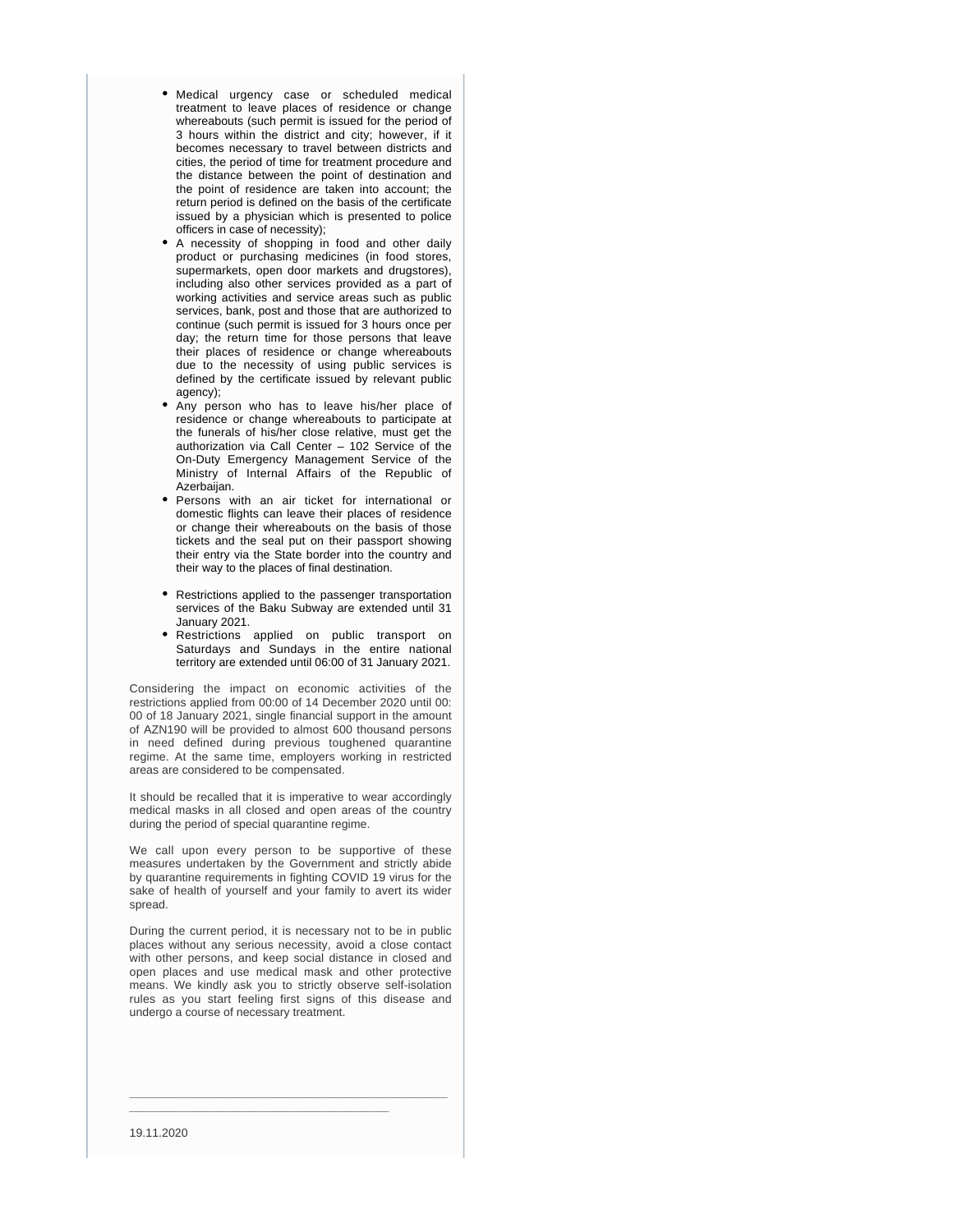#### **[Changes are made to the special quarantine regime](https://nk.gov.az/en/article/1229/)**

#### **You can access the decisions 450 and 451 of the Cabinet of Ministers on following links:**

#### **<https://nk.gov.az/az/document/4917/>**

#### **<https://nk.gov.az/az/document/4918/>**

Task Force under the Cabinet of Ministers has passed the decision on making some changes to the special quarantine regime following the discussions on sanitary – epidemiological situation in the country.

In the accordance with relevant decisions of the Cabinet of Ministers of the Republic of Azerbaijan, the duration of special quarantine regime in the national territory is extended until 06:00, 28 December 2020.

In this context, due to the rising dynamics of COVID 19 infections in recent days, it has decided to undertake following lockdown measures:

•Tough quarantine regime measures undertaken in the cities of Sheki and Lenkoran, as well as in the regions of Gakh, Zagatala, Bilasuvar, Jalilabad, Masally, Ismayilli, Guba and Khachmaz are extended until 06:00, 7 December 2020;

•Limitations applied to passenger transportation in the Baku Metro are extended until 06:00, 28 December 2020;

•Public transport traffic is fully suspended on Saturdays and Sundays in the entire national territory from 00:00, 21 November 2020 until 06:00, 28 December 2020;

•In-site services of all spheres are suspended on Saturdays and Sundays from 00:00, 21 November 2020 until 06:00, 28 December 2020 with the exception of vital areas of work, including drugstores and food shops;

•Wearing medical masks is mandatory in all indoor and outdoor areas in the country during the period of validity of special quarantine regime starting from the 21st of November 2020. The rules of enforcing its use shall become stricter.

It should be reminded that the lack of using a medical mask in relevant places or the failure of its proper use rules shall entail a liability envisaged in the law.

Annex 1 to the decision 450 provides the list of areas in which the activities are authorized on Saturdays and Sundays from November 21 to December 28.

Such authorized areas are given below:

1.Activities of law enforcement, judicial and military bodies and lawyers;

2.Other State bodies (institutions) conducting activities in uninterrupted way;

3.Operations of healthcare and social service facilities, including disinfection services;

4.Public utilities (water, electricity, natural gas, heating, communications, waste management), irrigation and water provision services;

5.Enterprises that run uninterrupted activities, including those that produce, supply, deliver, store and conduct wholesale operations of food products;

6.Activities of drugstores, food shops (except open air markets and fairs), and gas filling stations;

**\_\_\_\_\_\_\_\_\_\_\_\_\_\_\_\_\_\_\_\_\_\_\_\_\_\_\_\_\_\_\_\_\_\_\_\_\_\_\_\_\_\_\_\_\_\_\_\_\_ \_\_\_\_\_\_\_\_\_\_\_\_\_\_\_\_\_\_\_\_\_\_\_\_\_\_\_\_\_\_\_\_\_\_\_\_\_\_\_\_\_\_\_\_\_\_**

7.Mass media;

8.Security services.

#### 16.10.2020

**[Information from the Task Force under the Cabinet of](https://nk.gov.az/en/article/1129/)  [Ministers](https://nk.gov.az/en/article/1129/)**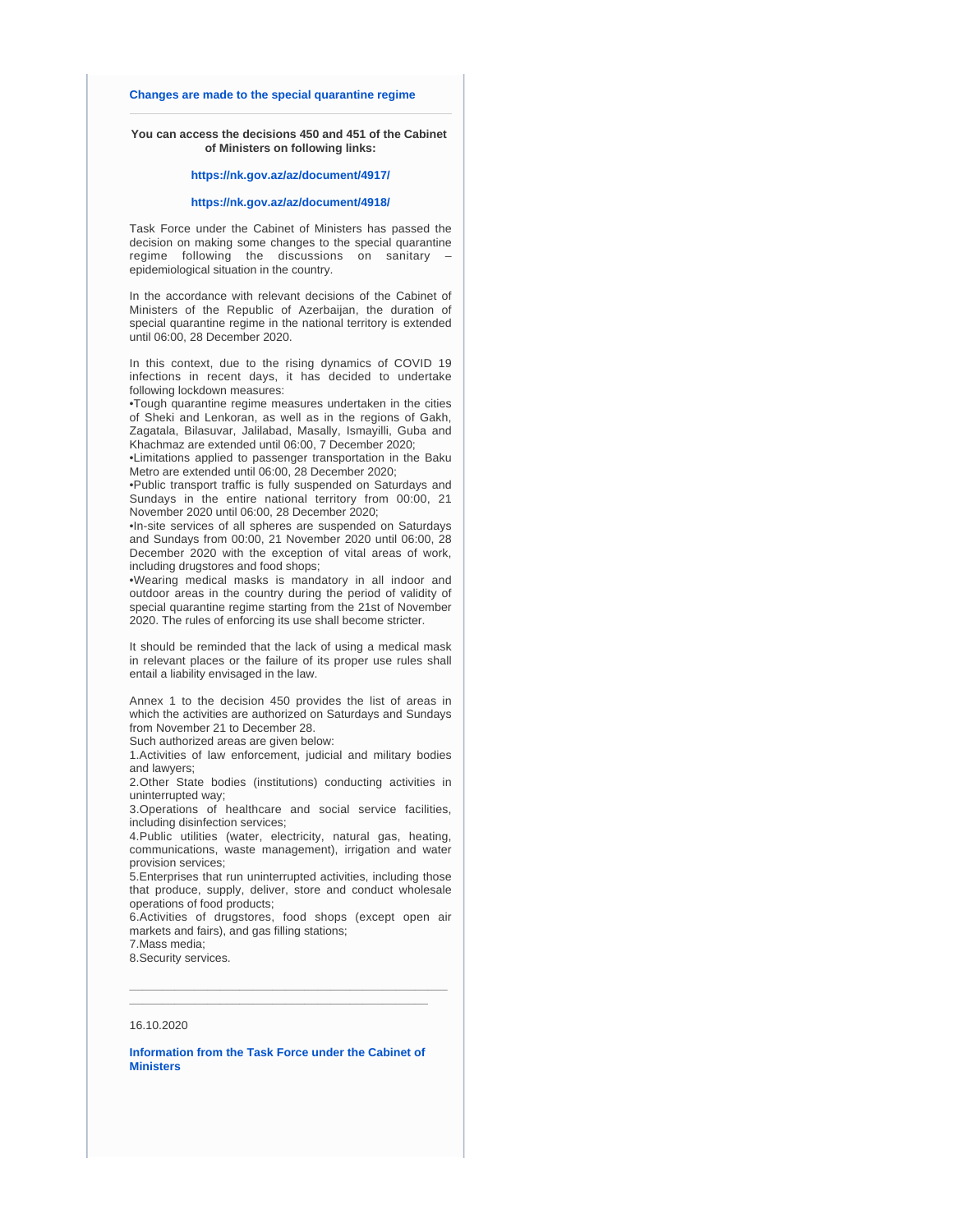A drastic rise of COVID-19 virus infection cases around the world, including Azerbaijan and the latest days' statistical data, in particular, have made it necessary to make some changes to the special quarantine regime rules.

Due to the repeal of limitations imposed on entrepreneurial activities, persons employed in work places and service areas that have the permit to operate, are engaged in working activities in full volumes. In its turn, it results by overloading of public transport, creates problems in observing quarantine rules in working places and causes the density inside trade and service facilities.

With a view to the current situation, the Task Force under the Cabinet of Ministers recommends following to the enterprises operating in private sector:

- To employ necessary staff members in limited numbers and ensure to the maximum the distant work of other staff members;

- Except very necessary cases, employees aged over 65 should not be employed temporarily while retaining their salaries.

\_\_\_\_\_\_\_\_\_\_\_\_\_\_\_\_\_\_\_\_\_\_\_\_\_\_\_\_\_\_\_\_\_\_\_\_\_\_\_\_\_\_\_\_\_\_\_\_\_

\_\_\_\_\_\_\_\_\_\_\_\_\_\_\_\_\_\_\_\_\_\_\_\_\_\_\_\_\_\_\_\_\_\_\_-

07.09.2020

## **[Vtnda qbulu hyata keçirn qurumlarda](https://nk.gov.az/az/article/1019/)  [koronavirus \(COVD-19\) infeksiyasnn](https://nk.gov.az/az/article/1019/)  [profilaktikasna dair metodiki göstrilr](https://nk.gov.az/az/article/1019/)**

**Task Force makes decision to implement additional mitigation measures in some areas from 00:00 on 8 September**

As a result of preventive measures being taken in connection with the introduction of a special quarantine regime in the Republic of Azerbaijan and thanks to the responsible conduct of the country's population, the spread of the coronavirus (COVID-19) infection has been limited and a reduction has been achieved in the number of infections.

Starting from 5 August, some of the restrictions were lifted and mitigation measures implemented in the in cities and regions with a strict quarantine regime and across the country.

In accordance with the sanitary-epidemiological situation the decision has been made to implement additional mitigation measures in the following areas from 00:00 on 8 September 2020:

- Subject to compliance with relevant quarantine rules and in accordance with Resolution No. 237 of the Cabinet of Ministers of the Republic of Azerbaijan "On regulation of some issues related to customer service in public catering establishments during the coronavirus (COVID-19) pandemic" dated 6 July 2020, on-site customer service at public catering facilities is allowed until 00:00;

- Restrictions on travel to and from Baku, Sumgayit cities and Absheron district are being lifted (except for intercity and interdistrict passenger transportation).

Based on the current sanitary-epidemiological situation and in order to prevent new cases of the virus, the Task Force once again calls on everyone to comply with the requirements of the quarantine regime and follow medical and preventive rules.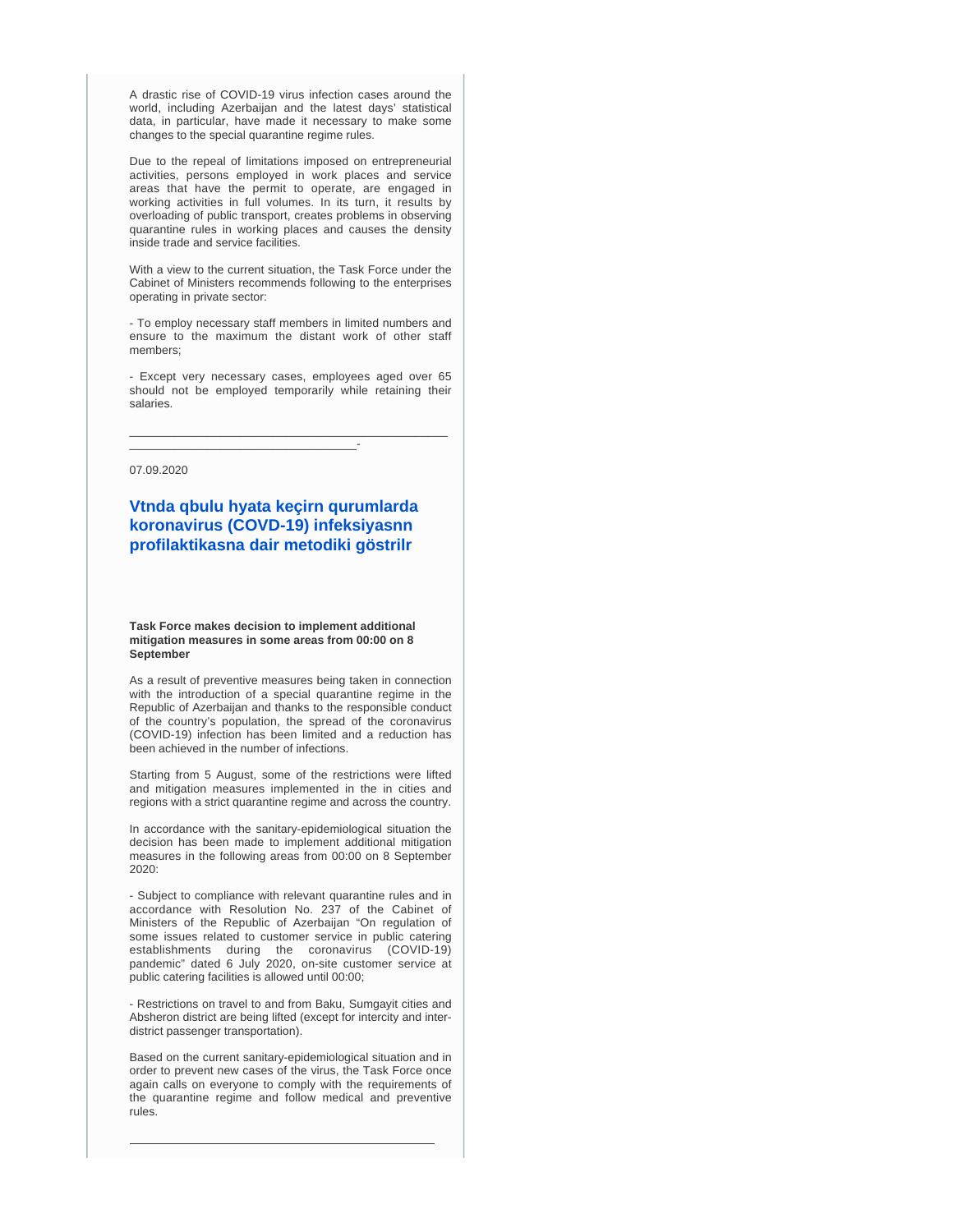#### 29.08.2020

**The Task Force under the Cabinet of Ministers adopts the decision on changes to the special quarantine regime** 

In accordance with the decision of the Task Force under the Cabinet of Ministers of the Republic of Azerbaijan, several changes are made to the rules of applying the countrywide special quarantine regime.

The countrywide special quarantine regime's duration is extended until 30 September 2020 in line with the decision 310 of the Cabinet of Ministers.

In accordance with the decision 311 of the Cabinet of Ministers, the tough special quarantine regime is envisaged to be applied until 30 September 2020 only in the cities of Baku and Sumgayit and the Absheron district.

Starting from 06:00 local time, 31 August, museums and exhibition halls are to restore their activities. (According to this decision, museums and exhibitions halls that are authorized to run their activities, shall organize their work in line with current rules, sanitary norms and requirements set in methodical guidelines).

Educational and tutor services are authorized in individual and group modes (except classes held with participation of over 10 persons).

Passenger transportation services of the Baku Metro will remain suspended until 15 September 2020.

The suspension of public transport traffic on Saturdays and Sundays will be applied until 30 September 2020.

Thus, public transport traffic is suspended in 2020 in the following modes:

From 00:00, 5 September to 06:00, 7 September;

From 00:00, 12 September to 06:00, 14 September;

From 00:00, 19 September to 06:00, 21 September;

From 00:00, 26 September to 06:00, 28 September.

The decision 312 of the Cabinet of Ministers defines the schedule regulating activities of educational facilities in special quarantine regime.

Thus,

**Preschool educational facilities start from 15 September 2020;**

#### **Secondary education facilities start as follows:**

- Initial educational level of secondary education (grades I - IV) starts from 15 September 2020.

- Special schools, special boarding schools, boarding schools for secondary education, inclusive boarding school type educational institutions, inclusive boarding school type gymnasiums, secondary education boarding schools for children deprived of parental care start to operate from 15 September 2020.

- Preschool preparation stage for secondary education (children aged 5) starts from 1 October 2020.

- Middle educational level of secondary education (grades V - IX) starts from 1 October 2020.

- Full educational level of secondary education (grades X - XI) starts from 15 October 2020.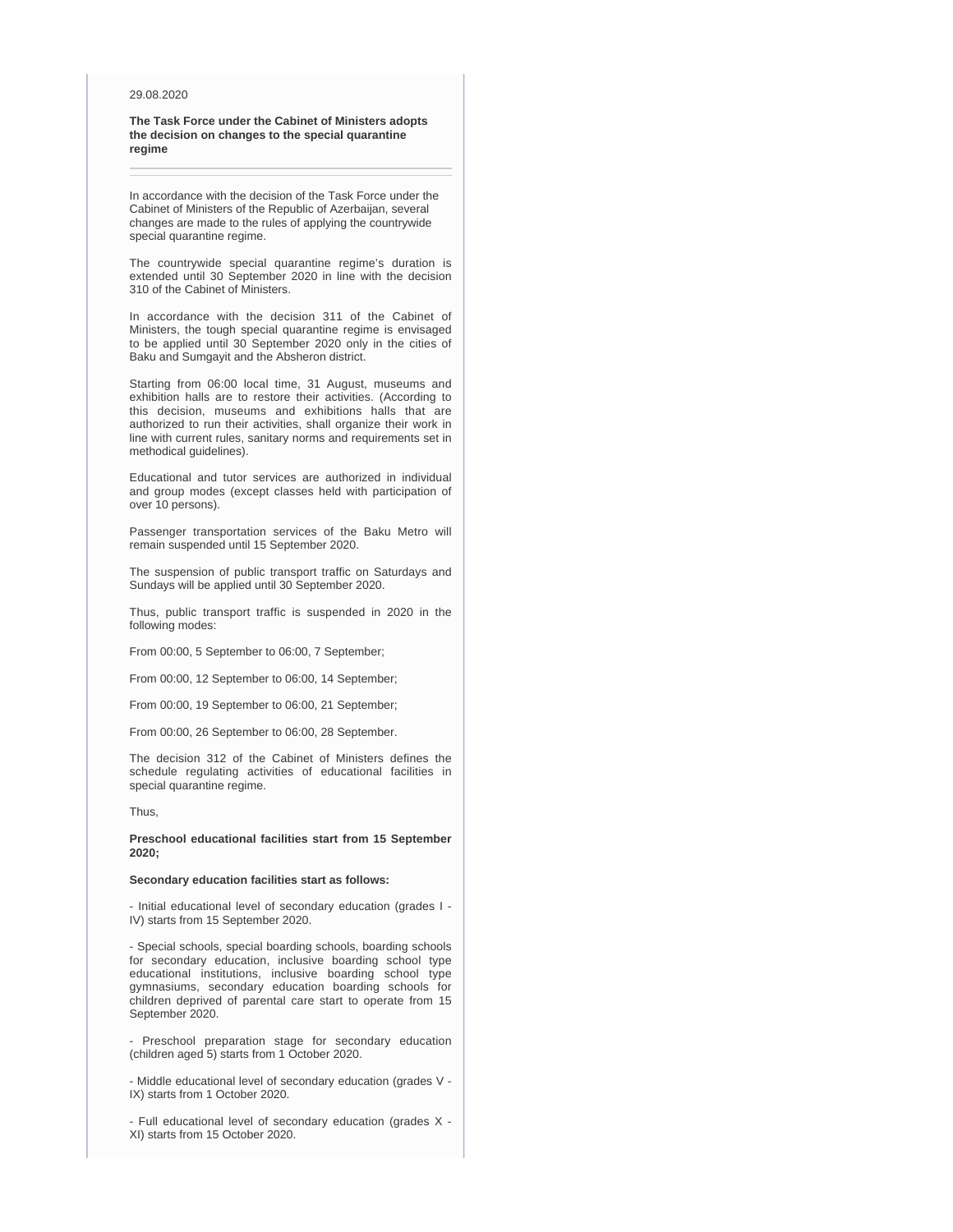**Vocational education institutions start their activities as follows:**

- Short term courses start from 1 October 2020.

- All levels of vocational education start from 15 October 2020.

#### **Higher and secondary vocational education facilities:**

- I grade students start from 1 October 2020;

- Students of II grade or higher start their education from 15 October 2020 in accordance with their list to be agreed with the Ministry of Education of the Republic of Azerbaijan and professions defined by educational institutions considering specifications of each profession.

- Depending on age groups and grades at children's musical and art schools, the educational process starts in accordance with the dates set in Item 1.2 of the decision.

The Ministry of Education of the Republic of Azerbaijan shall prepare temporary rules of organizing educational and training processes in educational facilities and submit it to the Cabinet of Ministers of the Republic of Azerbaijan in 10 (ten) days.

The educational and training process organized in real time mode in educational facilities can be restored in accordance with the dates set in the present Decision on the basis of relevant opinions of the Chief state sanitary doctor or hygiene and epidemiology centers of the Ministry of Health of the Republic of Azerbaijan saying that the sanitary epidemiological situation in the entire territory of the Republic of Azerbaijan or in its various administrative territorial entities, poses no threat to the public health.

During the period of validity of the present Decision, mass events besides the educational process with participation of students and teachers shall be suspended.

#### 07.08.2020

**Task Force under the Cabinet of Ministers adopts another set of measures to soften tough quarantine regime** 

Having noted a positive dynamics in COVID 19 infection cases and a necessity to boost economic activities, the Task Force under the Cabinet of Ministers has adopted the decision to authorize some production, trade and service areas' activities.

According to the relevant decision of the Cabinet of Ministers, following items are added to the list of authorized areas starting from 00:00, 10 August 2020 in the cities of Baku, Sumgayit, Ganja, Yevlakh, Masally, Jalilabad, Mingechevir and in the territory of districts of Absheron, Barda, Salyan, Khachmaz, Goranboy and Goygol:

- Holding outdoor sport competitions and games;

- Activities of trading facilities selling non-food products and the areas that service the population (except large trade centers);

- Production of machines and equipment; and also
- Electric equipment;
- Computer, electronic and optic products;
- Automobiles, trailers and semi-trailers;
- Other transportation means;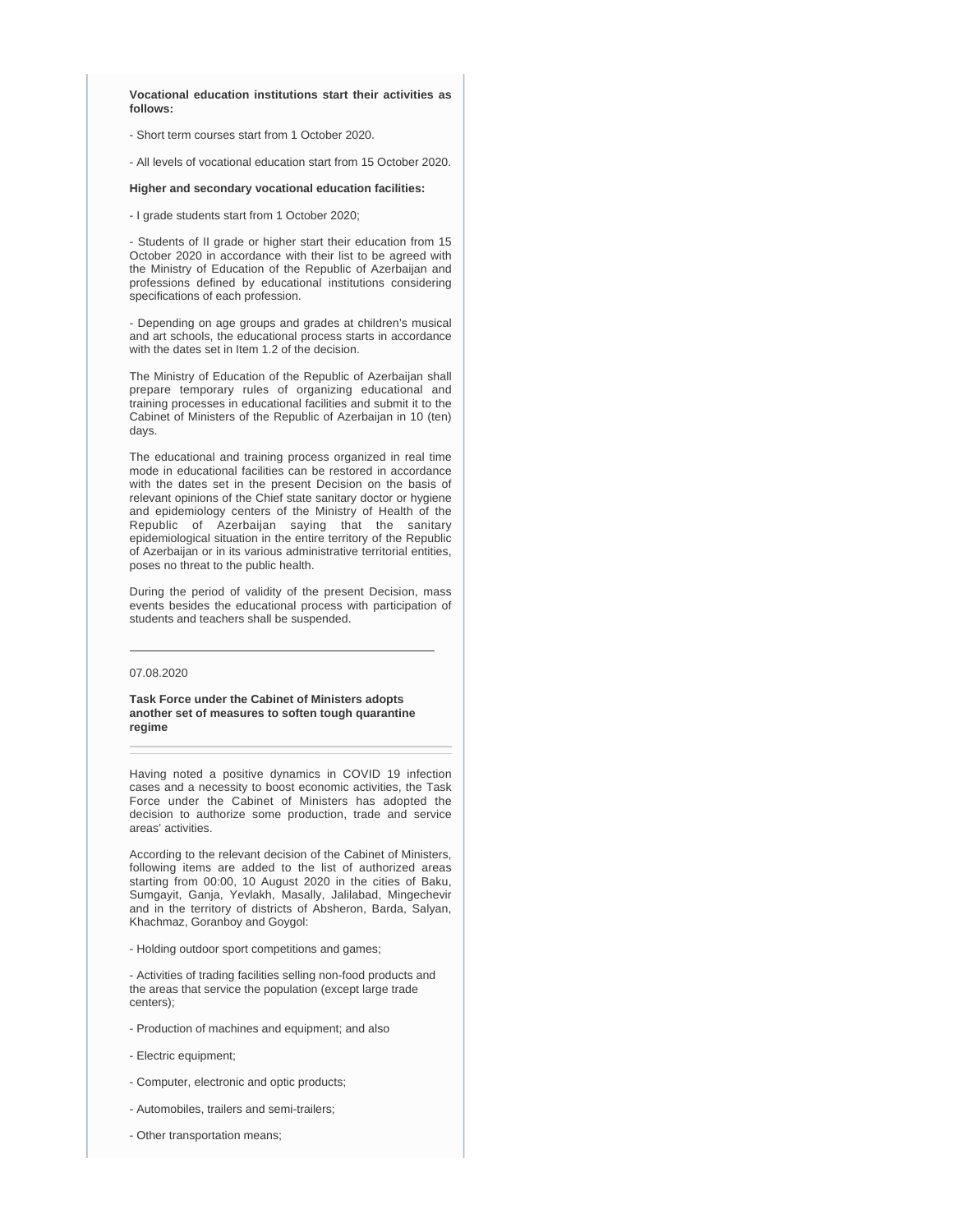- Polygraph products;
- Jewelry;
- Musical instruments and sport products;
- Garments;
- Textile industry;
- Shoe making;
- Leather and leather products;
- Tobacco products;
- Other industrial products.

The restrictions are repealed in relation to 50% out of total number of employees working in the areas given below as well as to 30% out of total number of persons working on the basis of a labor contract based on permits obtained via a civil law contract in the same areas and activities:

- Production of daycare and hygiene products;

- Production and repair of construction equipment and home appliances;

- Engineering and project design services;
- Production of packaging products;
- Production of stone, metal and wood products;
- Furniture production and repair;
- Pet shops, including animal food selling stores;
- Sales points of construction materials and home products;
- Online sales;
- Dry cleaning;
- Regulation activities in residential buildings, except flats;
- Automobiles' repair;
- Car wash points;
- Animal shelters;
- Translation services.

Entry and exit of persons into the cities of Baku, Sumgayit, Ganja, Yevlakh, Masally, Jalilabad, Mingechevir and in the territory of districts of Absheron, Barda, Salyan, Khachmaz, Goranboy and Goygol are regulated on the basis of following rules:

- Persons wishing to participate in funerals of their close relative shall bear a permit obtained via 102 Service – Call Center of the On-Duty Officers' Department of the Ministry of Internal Affairs of the Republic of Azerbaijan;

- If there is an urgent medical need or an application issued by a physician requiring a treatment by timetable;

- Persons with tickets for relevant international or internal flights are required to show tickets or those that pass the State border and enter into the national territory are required to show the stamp in their passport to be able to go to their place of residence or stay.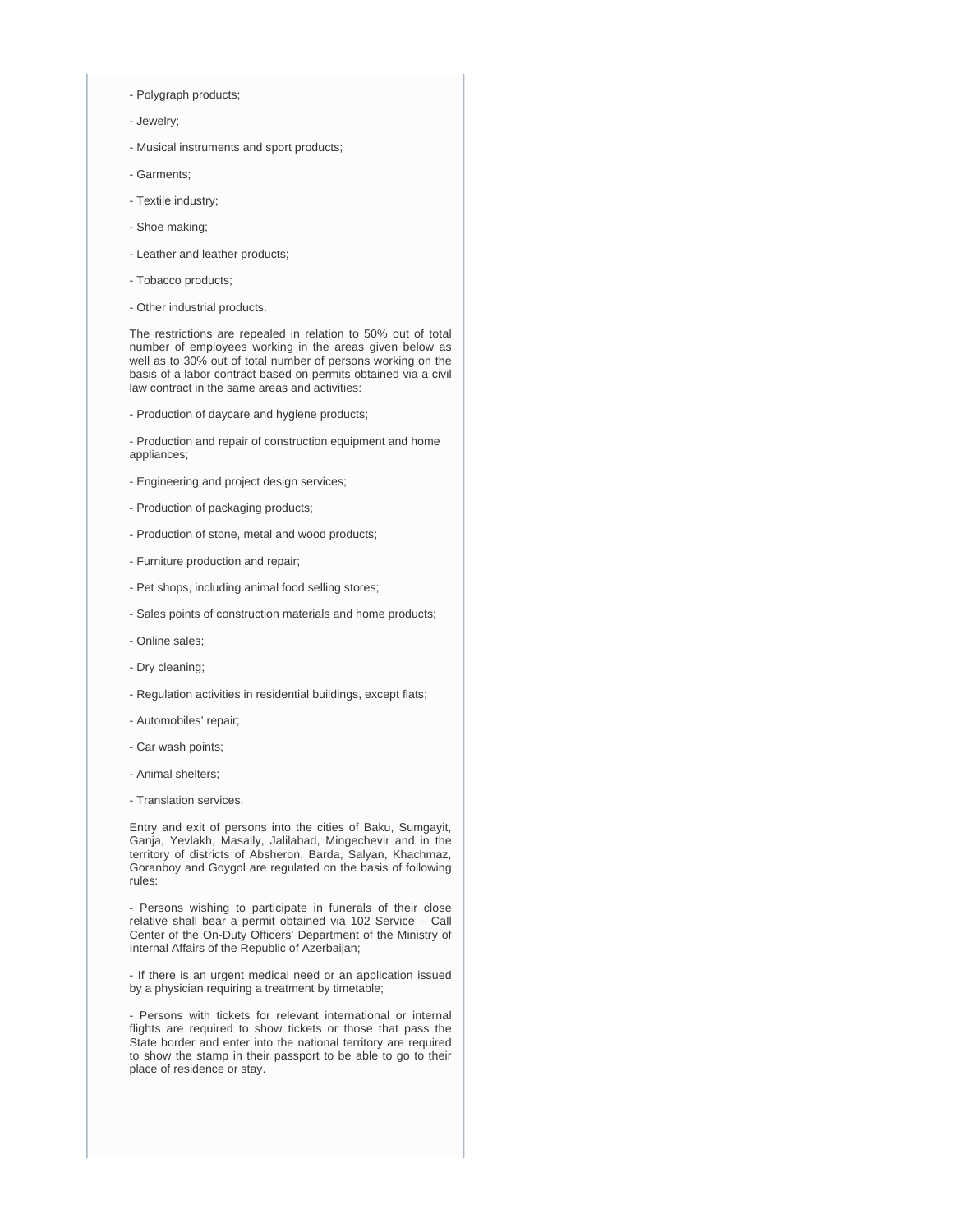The Task Force appeals on and informs citizens to strictly abide by sanitary – epidemiological requirements to synchronize infection preventive measures with overall economic activities. The observance of sanitary and epidemiology requirements is the only way to continue economic activities and expand it further.

## 03.08.2020

 Task Force under the Cabinet of Ministers | 03 August 2020 - 16:00

#### **Changes are made to the quarantine regime**

The results of tough lockdown measures applied since 21 June 2020 to prevent wider prevalence of the new type coronavirus (COVID 19) infection have made possible to observe the stabilization of sanitary – epidemiological situation. The preventive measures and the civil observance of current rules have led to a drop in numbers of those infected by the virus. According to the actual sanitary and epidemiological situation, the decision is passed to apply some softening in cities and districts with tough quarantine regime, including the entire country.

Starting from 06:00, 05 August 2020, the SMS based permit system, including service pass presentation and [icaze.e-gov.](http://icaze.e-gov.az) [az](http://icaze.e-gov.az) portal options to leave a place of residence or current whereabouts are repealed in cities and districts of tough special quarantine zone.

The entry into the beaches is also authorized in the country on the basis of rules set by the Ministry of Ecology and Natural Resources, the Ministry of Emergencies and the Baku City Executive Power Authority in line with quarantine regime requirements.

Tough special quarantine regime will apply in following cities and districts until 00:00, 31 August 2020 with a view to the infection dynamics of COVID 19 infection:

The cities of Baku, Jalilabad, Ganja, Masally, Mingechevir, Sumgayit, Yevlakh and the districts of Absheron, Barda, Goranboy, Goygol, Khachmaz and Salyan.

Following limitations remain in force in 13 cities and districts with applied tough special quarantine regime:

All public transport traffic on weekends in following timetable:

- From 00:00, 8 August to 06:00, 10 August;
- From 00:00, 15 August to 06:00, 17 August;
- From 00:00, 22 August to 06:00, 24 August;
- From 00:00, 29 August to 06:00, 31 August;
- Large trade centers and malls except food stores and drug stores inside those premises;
- On-site services to customers in service areas;
- Museums and exhibition halls;
- Educational and training activities in all educational facilities (except exams, contests, interviews and reception of letters from citizens wishing to obtain various certificates and documents);
- All mass events, including outdoor sport competitions and games, including cultural and sport events.

At the same time, the rules remain in force in relation to the authorized activities and service areas on the basis of the decision adopted by the Cabinet of Ministers of the Republic of Azerbaijan on 19 June 2020. Likewise, the banned activities and service areas remain the same.

Following limitations adopted in the framework of special quarantine regime in the country remain in force until 00:00, 31 August 2020: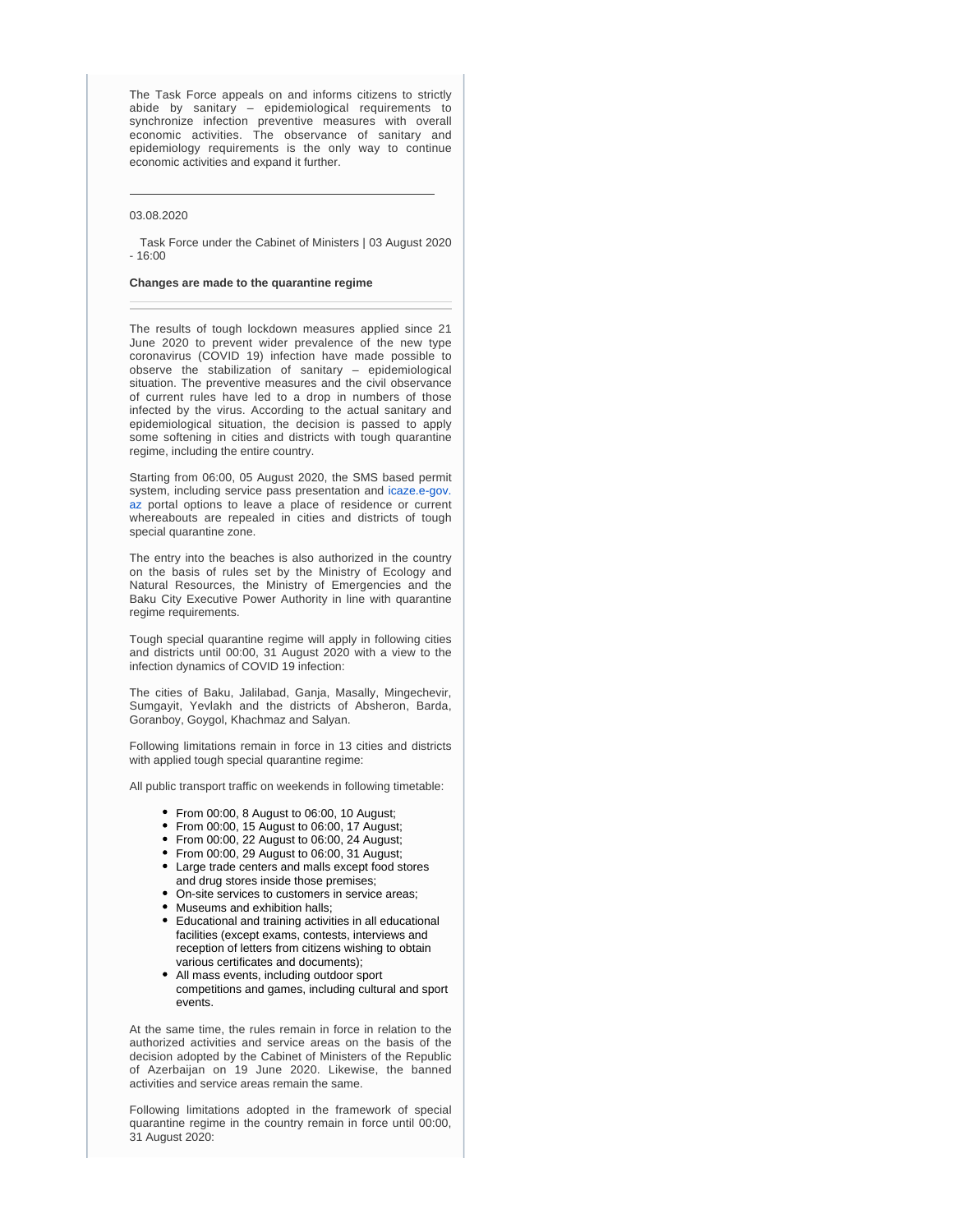- Suspension of entry and exit into the national territory by land and air transport (except special and charter flights);
- Suspension of entry and exit into cities and districts with tough special quarantine regime except special vehicles, including medical emergency, technical emergency repair, rescue and cargo transportation units; halting of all passenger transportation services by land and air into other cities and districts of the country (except the Nakhchivan Autonomous Republic);
- On-site reception of citizens in groups and individually in public agencies, except ASAN Service and DOST Service Centers;
- Birthday, marriage, engagement and other such ceremonies are banned in customers' houses or other premises, including also the services of organizing such events;
- Closing down children's and other entertaining centers, cinema houses and on-site services located in large trade centers and malls;
- Suspension of activities run by entertaining spaces, including children's entertaining areas (including those located on the boulevard and in the territory of squares);
- Suspension of sport, health and recreation services (except medical services in this area);
- Halting of activities run in cultural premises, including movie houses, theaters and sport halls;
- Prohibition of religious procession services, organizing and holding funerals in halls, tents and other indoor areas, except a burial ceremony itself;
- Prohibition of marriage ceremonies;
- Halting of educational and training activities in all educational facilities (except exams, contests, interviews and reception of letters from citizens wishing to obtain various certificates and documents);
- Prohibition to group in numbers exceeding 5 persons in public places, including streets, boulevards, squares and other places;
- Suspension of all mass events, including cultural and sport events;
- Prohibition of use of hookah equipment in service areas;
- Prohibition of visits by relatives of infected persons to see them while they are being treated in healthcare facilities;
- Prohibition of massage and bath services.

We encourage you to observe the rules of current preventive measures and medical-prophylactics requirements, avoid being in groups exceeding 5 persons in public places, keep social distance and wear protective masks to maximally protect yourself and your relatives from virus infection and reduce the number of infected people.

## 18.07.2020

#### **The Information from the Task Force under the Cabinet of Ministers**

In accordance with the analysis of current sanitary and epidemiological situation related to the spread of new type coronavirus (COVID 19) infection, the special quarantine regime is extended until 00:00 of the 31st of August 2020.

At the same time, toughened quarantine regime shall not be applied starting from 20 July 2020 in the city of Lenkeran and the Samukh district considering the dynamics of spreading of COVID 19 infection among citizens.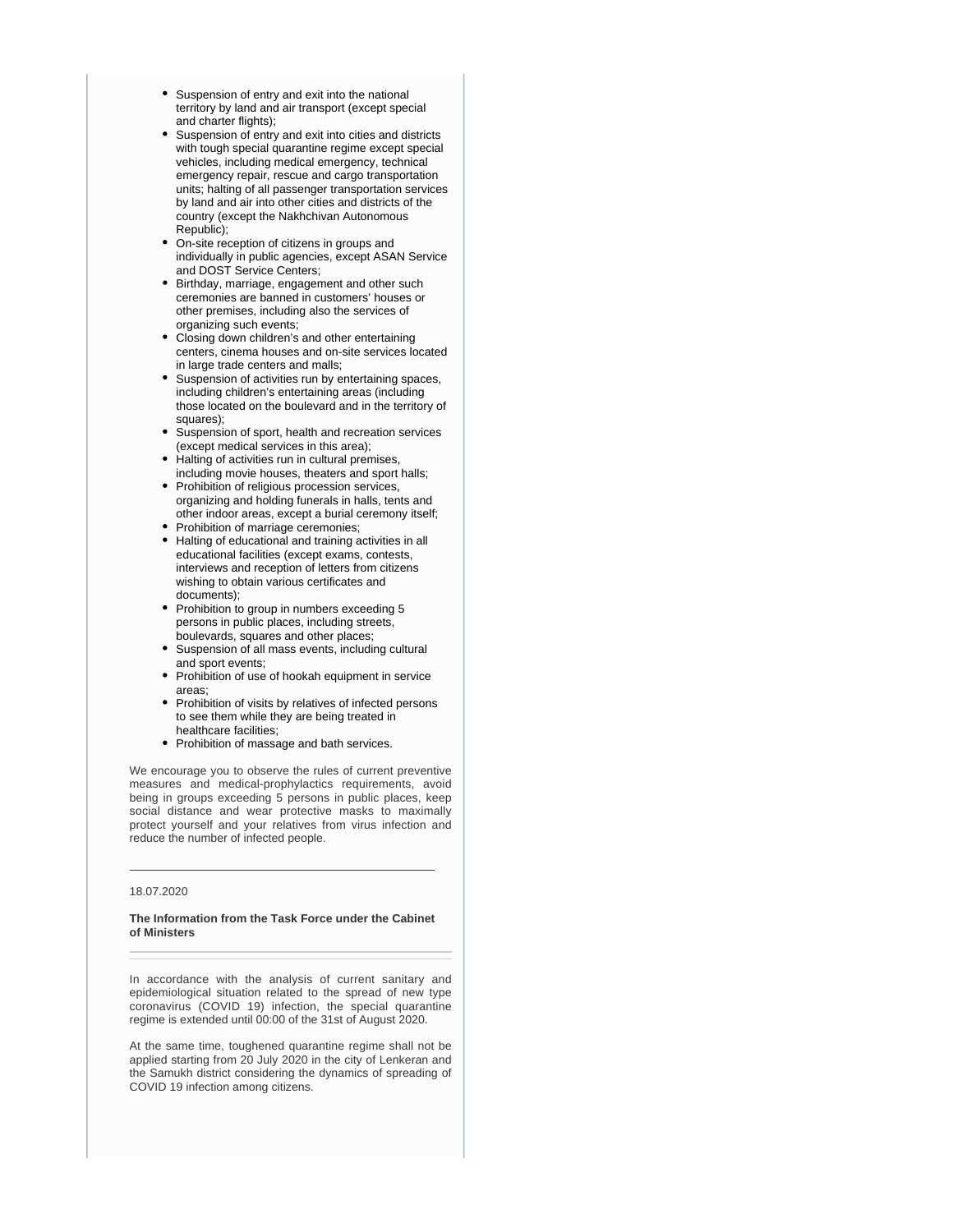According to the existing sanitary – epidemiological situation in the cities of Baku, Jalilabad, Ganja, Masally, Mingechevir, Sumgayit, Yevlakh and the districts of Absheron, Barda, Goranboy, Goygol, Khachmaz, Siyazan and Sheki, the toughened special quarantine regime will continue until 06:00 of the  $5<sup>th</sup>$  of August 2020. Also, all public transport operations will be suspended in weekend days in the cities and districts with toughened special quarantine regime:

From 00:00, 25 July to 06:00, 27 July;

#### From 00:00, 1 August to 06:00, 3 August;

Starting from 20 July 2020, hairstyle and beauty salons, and make-up services shall be authorized except massage and bath services in the cities and districts with the toughened special quarantine regime. At the same time, the duration of SMS authorization for persons to leave their residential places or current whereabouts is extended from 2 hours to 3 hours.

Stemming out from the current sanitary – epidemiological situation, we once again call upon every person to respect the rules of personal hygiene, including medical and prophylactics rules and observe the preventive conditions to protect yourself and your relatives from virus to the maximum extent.

#### 19.06.2020

**Task Force unveils another set of the measures to toughen special quarantine regime** 

To decelerate the pace of virus spread caused by the new type of coronavirus (COVID 19) infection, and minimize its consequences, the special quarantine regime in the country is extended until 00:00 local time of the 1st August 2020. At the same time, the measures are bound to be applied to further toughen the special quarantine regime in the territory of the cities of Baku, Sumgayit, Ganja, Lenkoran, Yevlakh, Masally, Jalilabad and the Absheron peninsula.

As reported by the Task Force under the Cabinet of Ministers to Azertac State Agency, following activities and services shall be suspended for the said period in the cities of Baku, Sumgayit, Ganja, Lenkoran, Yevlakh, Masally, Jalilabad and the Absheron peninsula:

• Large malls except food shops and drugstores located in its building;

• Customer services at spot in public services areas;

• Museums and exhibition halls;

• Hair salons, beauty studios and cosmetic services (including services provided in customer's homes or other premises);

• Educational institutions (except online exams, competitions and interviewing sessions);

• Outdoor sport competitions and games.

Following persons are authorized for any movement in this period upon presentation of their service cards in the cities of Baku, Sumgayit, Ganja, Lenkoran, Yevlakh, Masally, Jalilabad and the Absheron peninsula: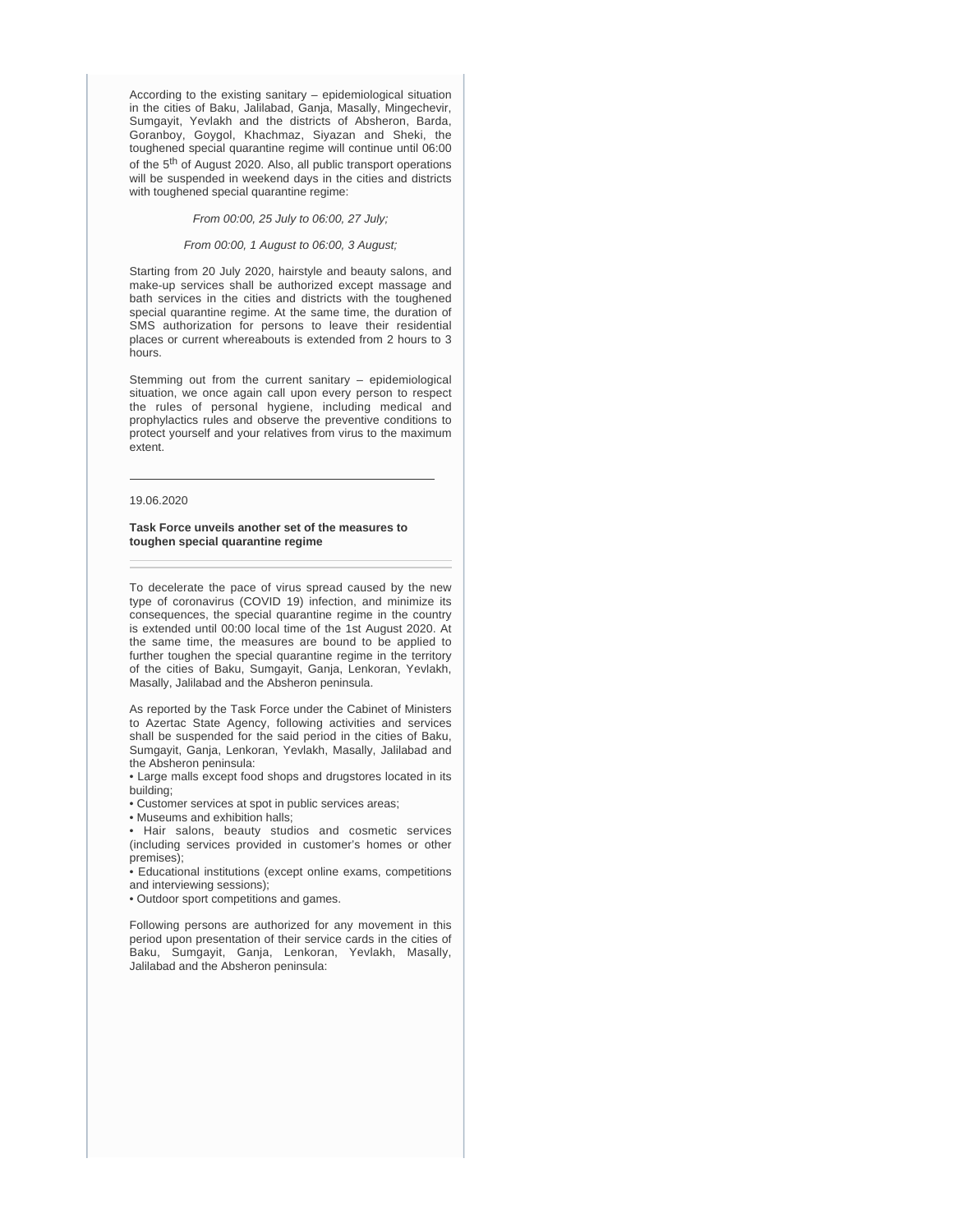• The Administration of the President of the Republic of Azerbaijan, the Administrative Department of the President of the Republic of Azerbaijan, the Medical Service of the Republic of Azerbaijan, the Staff members of the Cabinet of Ministers of the Republic of Azerbaijan and employees of the Administrative Department of the Cabinet of Ministers of the Republic of Azerbaijan;

• Members of the Milli Majlis of the Republic of Azerbaijan and members of its Staff;

• Heads of center and local executive authorities and their deputies;

• Heads and their deputies of the legal entities owned by the Government, including the public law entities established on behalf of the State;

• Employees of law enforcement bodies, courts and military service institutions, and lawyers;

• Staff members of the diplomatic representative offices and international organizations accredited to the Republic of Azerbaijan and their local staff (on the basis of accreditation cards issued by the Ministry of Foreign Affairs of the Republic of Azerbaijan).

Following representatives are authorized for any movement with the only condition that their employers introduce the data of their employees into [icaze.e-gov.az](http://icaze.e-gov.az) portal via using encrypted e-signature: employees of other State bodies (authorities); members of ASAN Volunteers Public Union, Agricultural Development Volunteers Movement, Regional Development Public Union, "Bir" Student Volunteers Organization, volunteers of the Ministry of Labor and Social Protection of Population of the Republic of Azerbaijan, including employees of the legal persons and their employees whose activities are allowed in the list defined by the decision of the Cabinet of Ministers of the Republic of Azerbaijan, including natural persons and their employees running their entrepreneurial activities with the status of a legal entity whose work is authorized to ensure the protection of private legal entities under lockdown and any technical safety.

To enable the movement of other persons at the same time, data about employees of legal persons involved in the harvesting of agricultural products, their shift-based irrigation operations, urgent veterinary and plant protection operations, must be introduced by employers using their encrypted esignature on the [icaze.e-gov.az](http://icaze.e-gov.az) portal while natural persons dealing with the same area are introduced by the Ministry of Agriculture of the Republic of Azerbaijan or representatives of the local executive power authority in their area.

Other persons are authorized to leave their residential places or any place they are positioned currently in the following cases:

• Urgency medical necessity or any such treatment in accordance with timetable (on the basis of SMS);

• Buying food and other daily consumption products, including pharmaceuticals, and using public services, including other services extended in various working and service areas authorized as a type of public services or bank and post services, but also, in case of necessity to spend time outdoor (on the basis of SMS);

• Necessity to participate at funerals of close relatives (using 102 Service Call Center);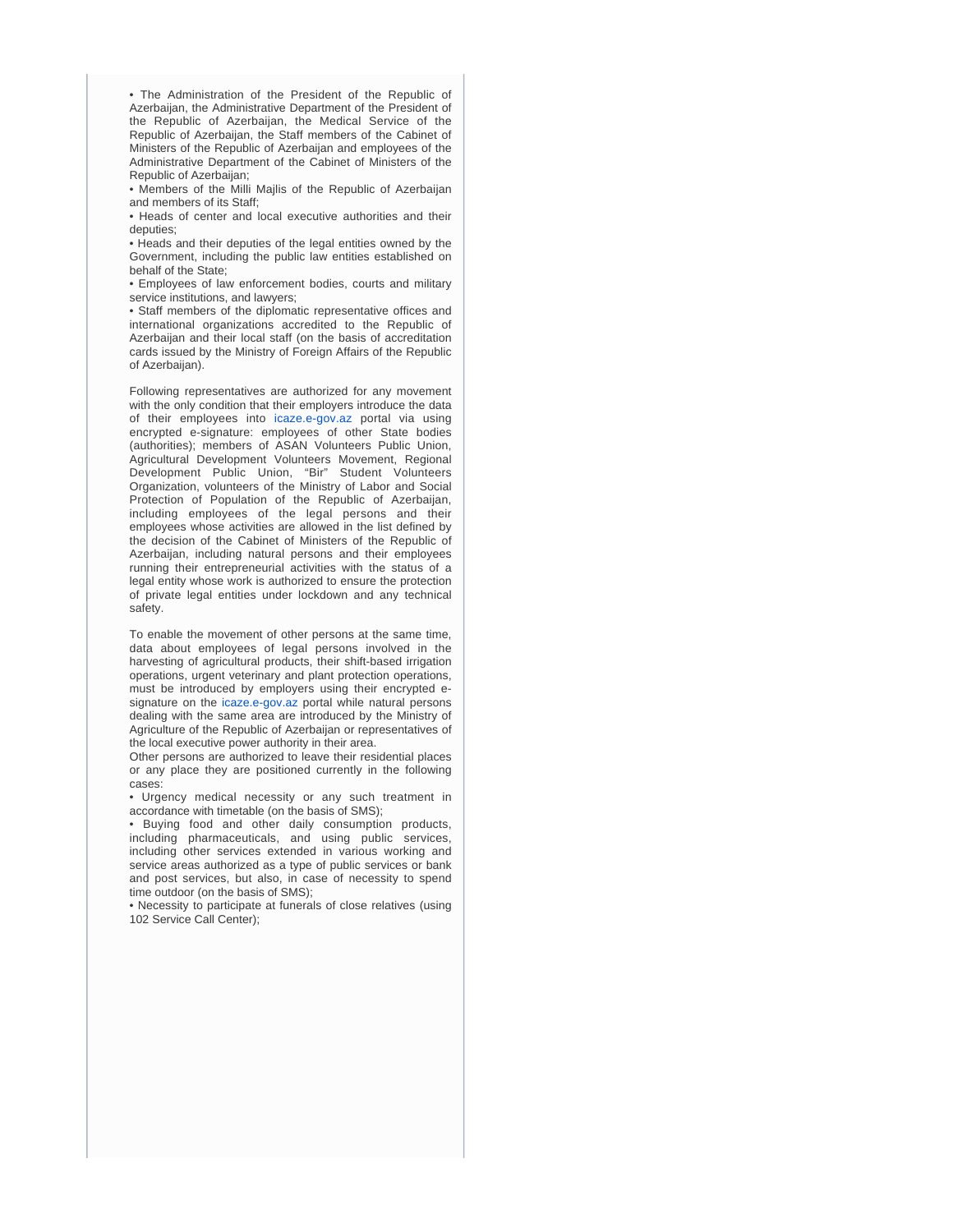SMS text must contain one of two following indexes and data about identity card:

• Number 1 – the authorization is granted to leave the residential place or current whereabouts for 2 (two) hours due to the urgent medical urgency or treatment in accordance with timetable (within the district and the city). If there is a need to circulate between the districts and the cities, the distance to the address due and the time for treatment procedure are considered duly. The return is authorized on the basis of the doctor's permit time and must be presented to any police officer in case of necessity);

• Number 2 - the authorization is granted to leave the residential place or current whereabouts for 2 (two) hours due to the need of buying food and other daily consumption products and pharmaceuticals, but also to benefit from public services, including other services such as public services or bank and post services, and in case of necessity to spend time outdoors. This authorization is issued once per day. The return time for persons that leave their residential place or current whereabouts to benefit from relevant public services, is defined by relevant State body's permit paper.

We should note that SMS based information is free. Reply generated via information system of e-government indicates the validity time of SMS based authorization. Any person can leave the residential place and his/her current whereabouts upon receiving positive reply only.

It is not required to send SMS in case of urgent need to leave the residential place or current whereabouts in case of any direct danger to life and health. Also, persons can leave their residential area and current whereabouts without sending SMS if they are called to courts or law enforcement bodies. In this case, they must present the document on their call to the court or the law enforcement body upon the request by a police officer.

In relation to any difficulty that may arise from the rules of using SMS based permit systems and sending SMS messages, persons can apply to 9108 Call Center of the State Agency for Public Services and Social Innovations under the President of the Republic of Azerbaijan (ASAN Service).

To leave his/her residential place or current whereabouts due to the participation at funerals of close relatives, any person must obtain the authorization via 102 Service Call Center of the Operative Management Service of the Ministry of Internal Affairs of the Republic of Azerbaijan.

It is imperative that the persons on move must bear their identity cards in accordance with these rules.

Natural, legal persons and high ranking officials shall be liable in line with the clauses of the Administrative Offences Code and the Criminal Code of the Republic of Azerbaijan for any violation of the rules applied in the framework of movement restrictions defined by the relevant decision of the Cabinet of Ministers.

The observance of the rules of movement restrictions defined by the said decision is enforced by the Ministry of Internal Affairs of the Republic of Azerbaijan.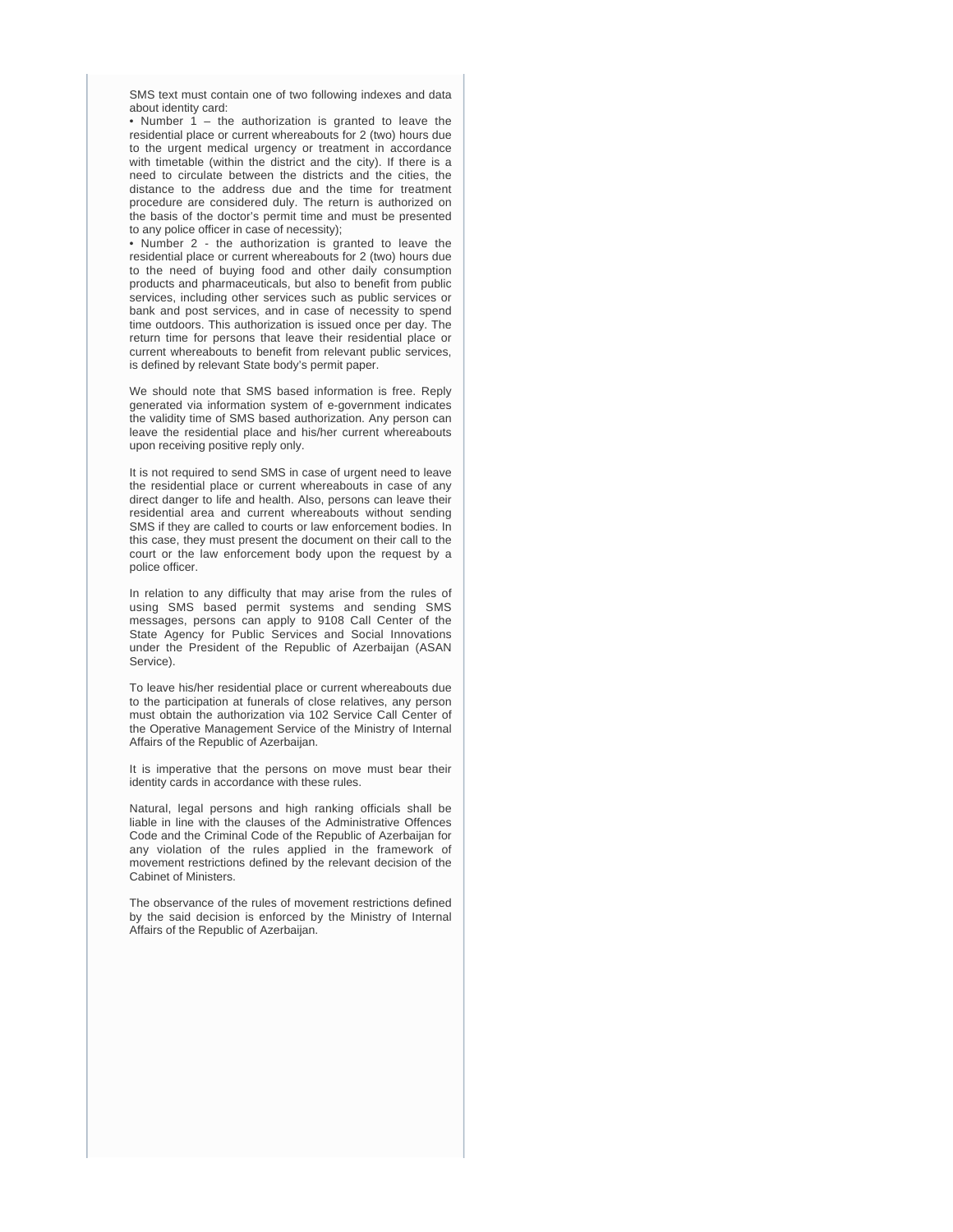The control over any operation of inputting the data into the [ic](http://icaze.e-gov.az) [aze.e-gov.az](http://icaze.e-gov.az) portal by the employers of private legal entities acting in the areas authorized in the cities of Baku, Sumgayit, Ganja, Lenkoran, Yevlakh, Masally, Jalilabad and the Absheron peninsula as well as the data of natural persons running their entrepreneurial activities without the status of a legal person and their employees is done by the Ministry of Economy of the Republic of Azerbaijan and the State Agency for Public Services and Social Innovations under the President of the Republic of Azerbaijan for the period from 00: 00 local time of the 21st of June 2020 until 06:00 of the 5th of July 2020. In case of wrong input of data to obtain the authorization via the [icaze.e-gov.az](http://icaze.e-gov.az) or any misuse of authorization granting procedure via SMS to leave the residential place or current whereabouts, such actions shall be reported to relevant bodies for liability measures.

Persons that have purchased air tickets for relevant international or internal flights are authorized to leave their residential place or current whereabouts on the basis of those air tickets while any return of persons crossing the State border and entering accordingly into the country are authorized to reach their residential place or other whereabouts on the basis of entry stamp on their passports.

We call once again on every person to observe the rules of personal hygiene as well as medical prophylactics, leave their homes only in the case of serious necessity, be in minimal contact with other persons in public places, avoid assembling in groups exceeding 10 persons in one place and respect current preventive measures and conditions due to the current situation of COVID 19. The fight against COVID 19 is a long process. Therefore, any preventive action against this disease is recommended as a daily life style of each person.

#### 09.06.2020

**Limitations applied to the entry – exit operations via the State border of the Republic of Azerbaijan are extended until 1 July 2020** 

In the framework of the measures undertaken to prevent the wide spread of the new type coronavirus (COVID 19) infection, the limitations applied temporarily to the entry – exit operations via the State border as well as the postponement of international flights are extended until further notice.

The situation in the world related to COVID 19 pandemic is analyzed, and except cargo transportations and charter flights, the limitations applied to entry and exit operations via land and air routes in the territory of the Republic of Azerbaijan are extended until 1 July 2020.

#### 29.05.2020

 Task Force under the Cabinet of Ministers | 29 May 2020 - 17:20

**Limitations applied to the entry – exit operations via the State border of the Republic of Azerbaijan are extended until 15 June 2020** 

The majority of the States have temporarily closed the borders and extended the postponement of international flights in the framework of measures undertaken to prevent further spread of new type coronavirus (COVID 19) infection.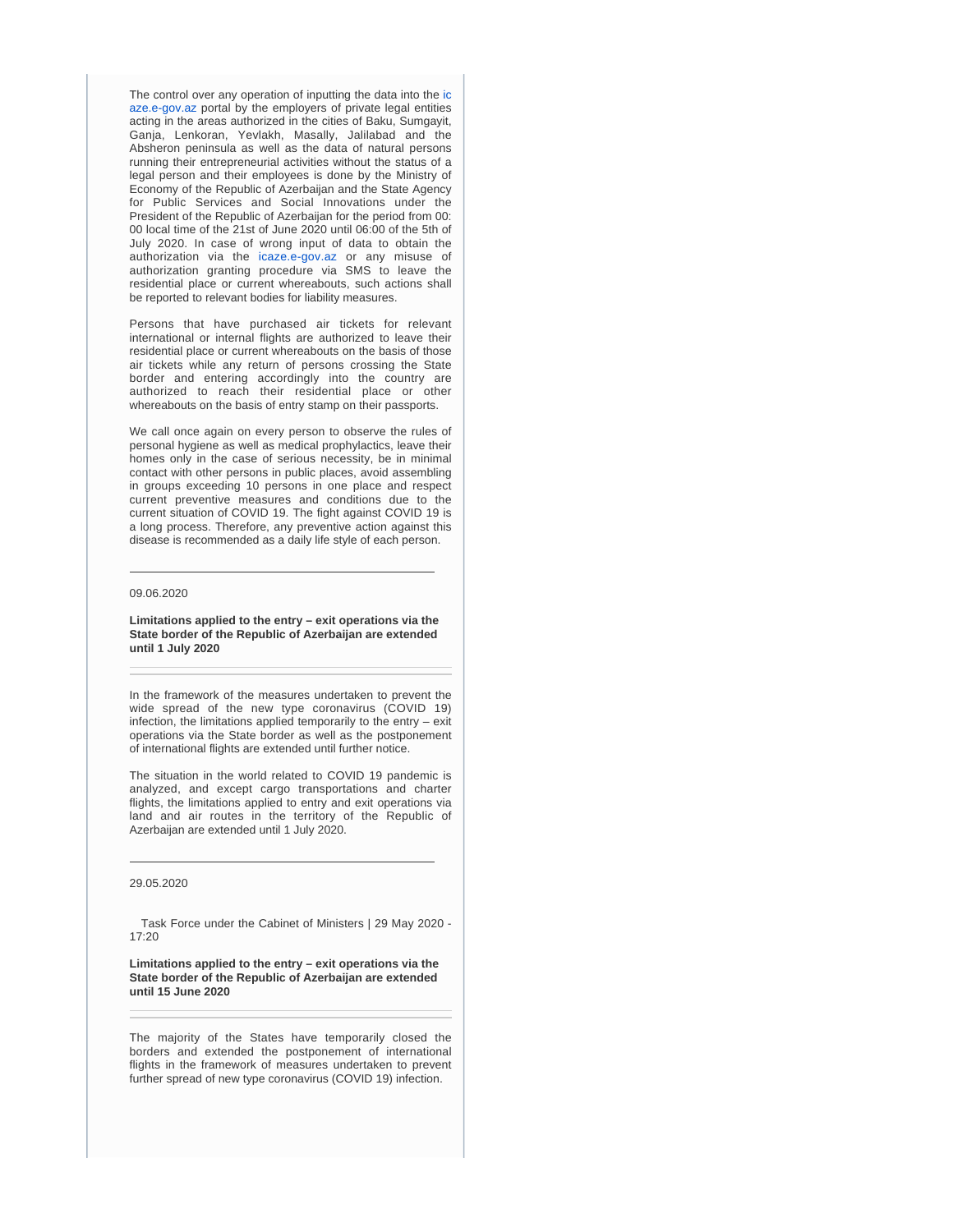The world situation of COVID 19 pandemic is analyzed, and except cargo transportation and charter flights, the limitations applied to the entry – exit operations via land and air borders in the territory of the Republic of Azerbaijan are extended until 15 June 2020 to sustain the wider spread of virus in the national territory.

## 01.05.2020

#### **Task Force under the Cabinet of Ministers of the Republic of Azebraijan**

Following the analysis of the current sanitary and epidemiological situation in Azerbaijan, preventive measures undertaken in other nations, including the recommendations of the World Health Organization in connection to the new type coronavirus (COVID-19) infection, the deadline of the special quarantine regime is hereby extended until 00:00 of 31 May 2020.

At the same time, the decision is taken to ease some restrictions applied in the country with a view to the pace of virus spread among communities.

Easing of the restriction is being done gradually in Baku, Sumgayit, Ganja and Lenkeran cities, including Absheron district and other districts based on the current sanitary and epidemiological situation, the number of patients and the infection pace.

In this regard, the cities of Baku, Sumgayit, Ganja, Lenkeran and the Absheron district will do the following starting from 00: 00 of 4 May 2020:

• The activities performed by employees of public agencies are to be restored in the fixed volume (the maximum number of employees of public agencies whose activities are restored shall be defined by a relevant decision of the Cabinet of Ministers of the Republic of Azerbaijan);

• The DOST Centers restore their operations to deliver bank cards for targeted State social assistance and social sphere in accordance with the areas of their service;

• Activities of legal and natural persons that deliver works and services to other entrepreneurial institutions in various areas where the restrictions are applied in the special quarantine regime are being restored;

• Activities of individual retail stores are being restored in all areas;

• The work of hairdressers, women's beauty studios and make-up services are being restored.

Except the cities of Baku, Sumgayit, Ganja, Lenkeron and the Absheron district, other districts and cities, including the Nakhchivan Autonomous Republic will do the following starting from 00:00 of 4 May 2020: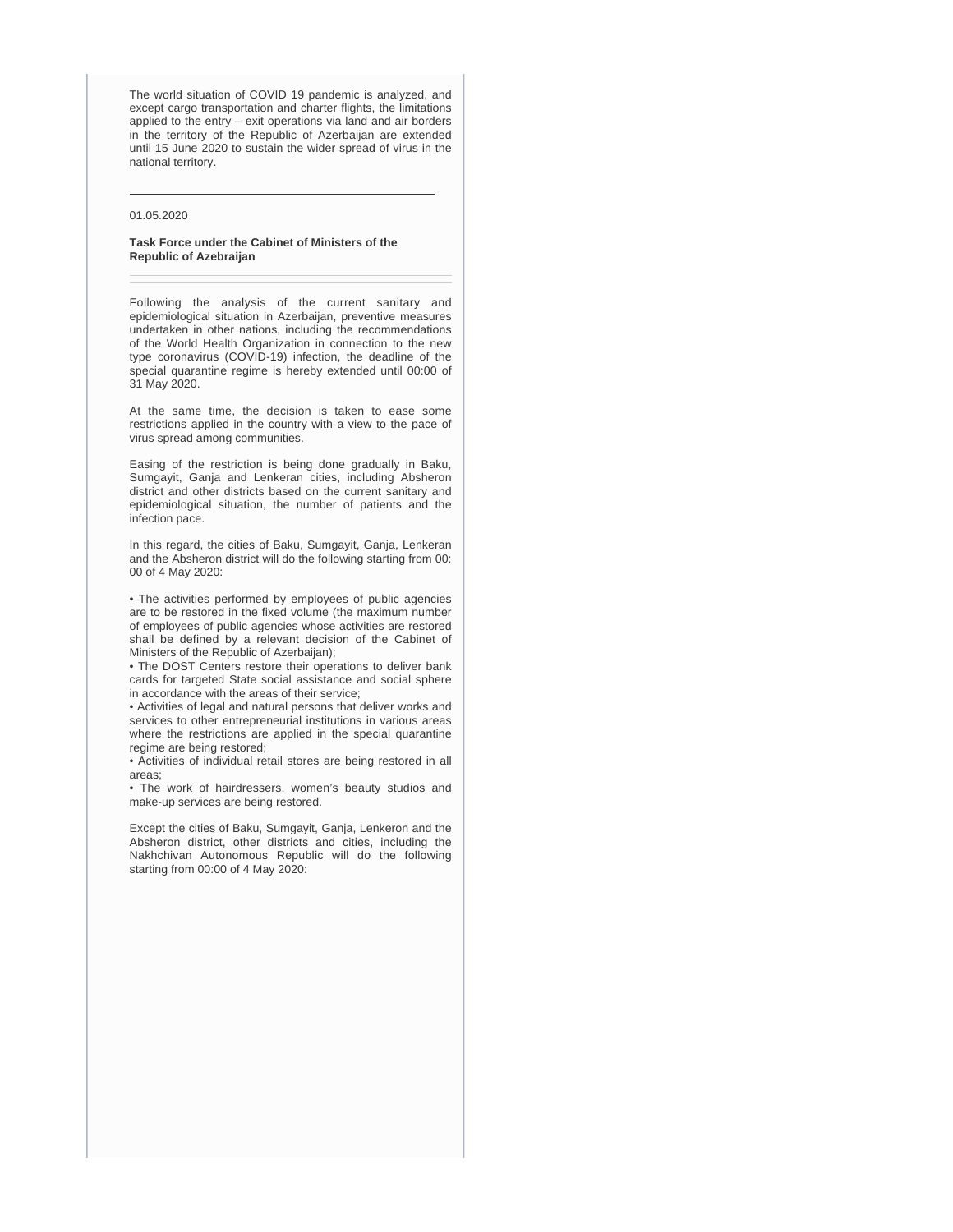• The system of SMS-based exits from residences places by passing the registration on ['icaze.e-gov.az](http://icaze.e-gov.az)' or on the basis of service cards/certificate of employer is abolished;

• The DOST Centers restore their operations to deliver bank cards for targeted State social assistance and social sphere in accordance with the areas of their service;

• The activities of employees of public agencies are restored in full numbers;

• In-place services delivered to clients in restaurants, cafes and tea houses are being restored (except service areas using hookah);

• The restrictions applied to any entry in boulevards, parks and resting zones are called off;

• Entry and exit into the districts and between the cities in mentioned territories are being restored (except public passenger transportation services);

• Activities of individual retail stores are being restored in all areas;

• The work of hairdressers, women's beauty studios and make-up services are being restored.

It is prohibited to assemble in a group exceeding 10 persons in public places, boulevards and parks, including in services' areas under the regime of special quarantine.

The suspension of the educational process in all educational institutions of the country as well as the training and education works is extended until 31 May 2020.

The persons working in the areas where the restrictions are called off in the cities of Baku, Sumgayit, Ganja, Lenkeron and the Absheron district are allowed to travel after the data about such persons are input by their respective employers into the [icaze.e-gov.az](http://icaze.e-gov.az) portal signing it electronically.

During the pandemic, the activities of relevant institutions, including retail and service stores in the national territory are done in line with necessary social behavior and sanitaryepidemiological rules defined by the Task Force under the Cabinet of Ministers of the Republic of Azerbaijan.

We appeal once again upon every person to observe individual hygiene, including medical preventive rules, exit your place of residence in the case of necessity only, minimize contacts with other persons in public places, and extend a proper support to the measures undertaken by the State and respect requirements and recommendations of the Task Force.

In next stage, depending on sanitary epidemiological situation, a decision may be taken to call off another part of current restrictions.

It should be noted that relevant rules are applied by analyzing regularly sanitary and epidemiological situation related to COVID-19 virus in the country. Due to this reason, once the dynamics of COVID virus infection and the disease status in the country will make it necessary, it is possible to see retoughening of the special quarantine regime.

#### 13.03.2020

#### **Azerbaijan-Georgia border to close for 10 days**

On March 13, Prime Minister of the Republic of Azerbaijan Ali Asadov and Prime Minister of Georgia Giorgi Gakharia had a telephone conversation in connection with the spread of the coronavirus.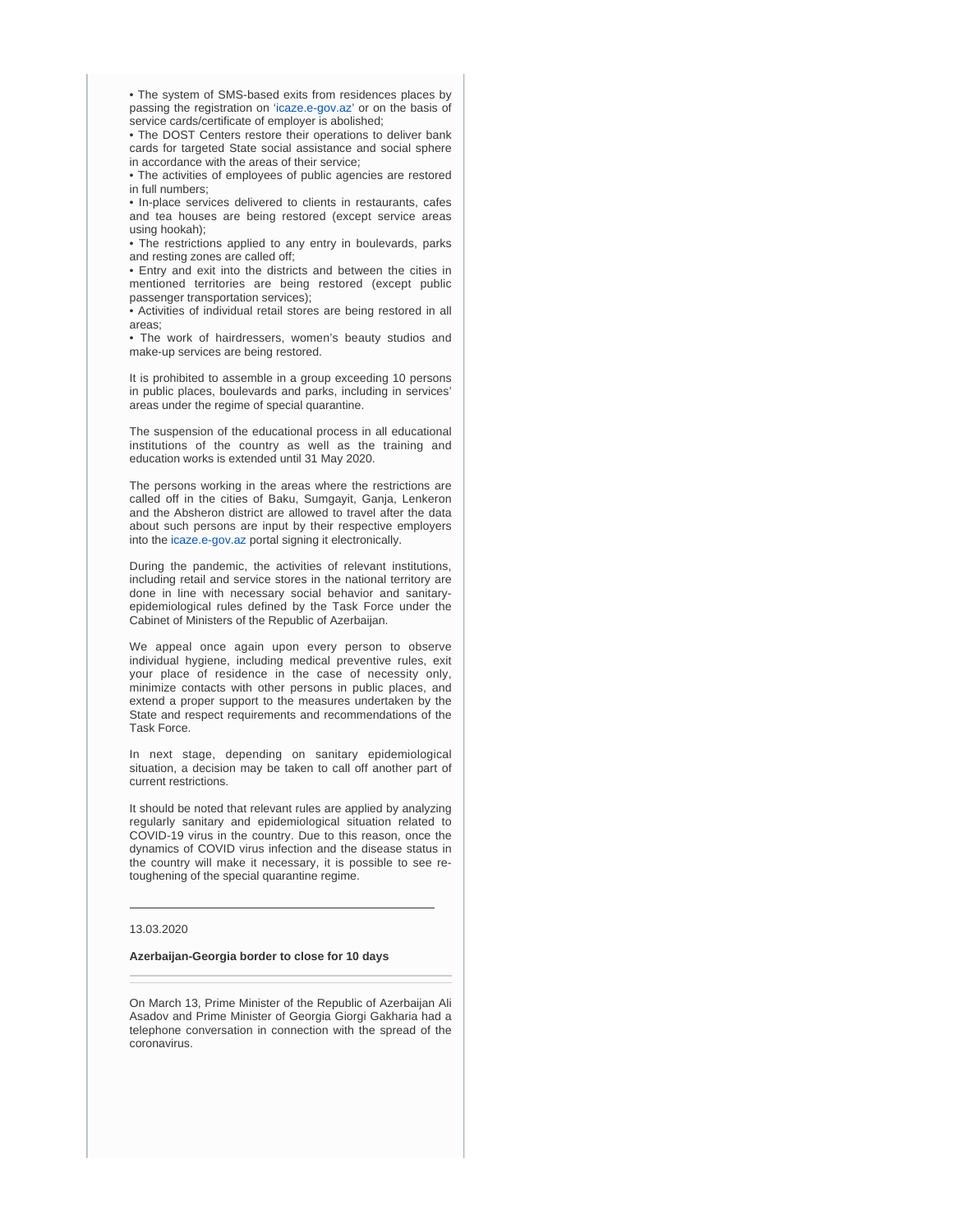By mutual agreement of the heads of government a decision was made to close the state border between Azerbaijan and Georgia for all means of transport for a period of 10 days beginning at 00.00, March 14, 2020, in order to ensure safety and protect health of citizens of both countries. A corridor will be ensured during this period to allow citizens of Azerbaijan and Georgia to return to their countries. Cargo transportation will also be allowed through a dedicated transit corridor.

#### 12.03.2020

#### **Visa registration via "ASAN Viza" electronic portal suspended for 45 days**

As the World Health Organisation (WHO) labeled the coronavirus a pandemic, the visa registration through "ASAN Viza" electronic portal is suspended for 45 days in order to prevent the spread of COVID-19 in the territory of the Republic of Azerbaijan. Foreigners traveling to the country are requested to apply to relevant embassies and consulates general of the Republic of Azerbaijan.

The embassies and consulates general of the Republic of Azerbaijan will be working in a special regime.

Based on the WHO recommendations, nationals of the most affected countries traveling to Azerbaijan will be required to submit a medical certificate to prove they are not infected with COVID-19. This will also apply to non-residents that have visited the most affected countries in the past 14 days.

Subject to their personal medical data, all foreigners traveling to Azerbaijan may be placed under a 14- day quarantine or requested to self-isolate for a quarantine period of 14 days. Foreigners may also be tested for COVID-19.

Citizens of the Republic of Azerbaijan traveling from the People's Republic of China, Republic of Korea, Islamic Republic of Iran, Japan, Italy, Spain, France and Germany will be subject to quarantine for a period of 14, or if needed, 21 days.

All citizens are required to observe the quarantine regime imposed in the Republic of Azerbaijan in connection with COVID-19.

Citizens of the Republic of Azerbaijan staying in the People's Republic of China, Republic of Korea, Islamic Republic of Iran, Japan, EU countries, especially Italy, Spain,

France, Germany, as well as other countries are requested to register with the embassies and consulates of the Republic of Azerbaijan and observe the relevant quarantine procedures imposed by the countries of their stay.

Citizens of the Republic of Azerbaijan are urged to avoid nonessential travel to foreign countries in the next two months.

#### **Source: State Customs Committee** G)

#### 16.05.2020

**Additional measures taken by Republic of Azerbaijan in respect of Covid-19 pandemics at border checkpoints**

• In order to strengthen sanitary control at customs border checkpoints during the coronavirus (COVID-19) pandemic, the Medical Service Department of the State Customs Committee of the Republic of Azerbaijan prepared "Methodical Recommendation on sanitary-hygienic behavior of customs officers during the coronavirus (COVID-19) pandemic" and submitted to the staff.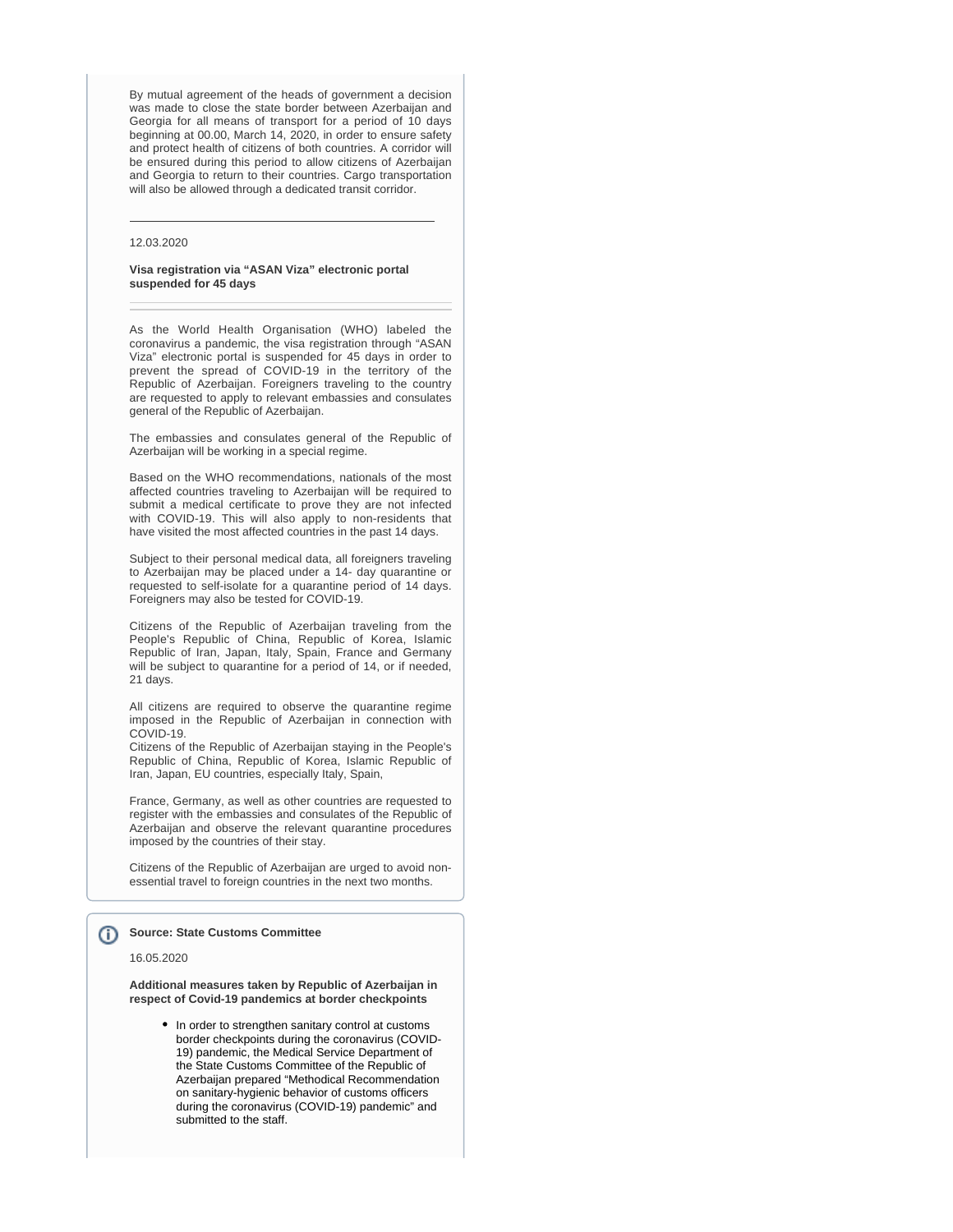- According to the Decision of the Operational Headquarters under the Cabinet of Ministers of the Republic of Azerbaijan, in order to prevent the spread of coronavirus infection, as well as to ensure the safety and health of citizens' entry-exit by land and air (including domestic flights) were suspended with the exception of cargo transportation.
- In accordance with the respective Decision of the Cabinet of Ministers of the Republic of Azerbaijan "On approval of the Rules for quarantine control of infectious diseases transmitted by airborne droplets in the territory of the Republic of Azerbaijan" drivers of the vehicles carrying out cargo transportation entering the territory of the Republic of Azerbaijan from the checkpoints, undergo a medical laboratory examination and are taken under quarantine control in accordance with the sanitary rules at the place of residence or stay until the results of the examination are obtained.
- In accordance with the above-mentioned Decision health check of drivers of the vehicles crossing transit the territory of the Republic of Azerbaijan are made and their smooth movement on condition not to leave the vehicle in the direction of their destination point is provided by accompanying officers of the Ministry of Internal Affairs of the Republic of Azerbaijan. Vehicles are provided with fuel to the point of destination. In case of need to refuel at a gas station, drivers must use protective supplies and observe a minimum distance (at least 1 (one) meter) depending on the nature of the infectious disease when communicating with other people. Necessary needs of drivers are met in the same way.
- In accordance with the above-mentioned Decision if during the assessment of the health of drivers of vehicles crossing transit the territory of the Republic of Azerbaijan a suspicion of infection aroused at the border checkpoint, they shall be returned to the competent authorities of the country of arrival. When these drivers are suspected of having an infectious disease after entering the territory of the Republic of Azerbaijan or while traveling to the country of destination, they are sent to a medical sorting facility with a laboratory examination. A final decision on their treatment is made depending on their results of laboratory tests.
- A modern "PCR" virus laboratory has been established within the Medical Service Department of the State Customs Committee of the Republic of Azerbaijan and necessary conditions have been created for appropriate medical examination of customs officers.
- The State Customs Committee agrees to use places designated in the territory of Baku International Sea Trade Port as warehouse of temporary storage and customs warehouse. The use of these warehouses has created conditions for storage of transit transported goods, continuing its transit by loading goods to containers, railway wagons or auto vehicles.
- According to the agreement reached with Azerbaijan Railways CJSC re-compiling of railway bill of lading is not required for rail-ferry transport on the Trans-Caspian International Transport Route, and railway bill of lading accepted for transporting ferries in Kazakhstan are used.
- $\bullet$ According to the respective decisions of the Cabinet of Ministers of the Republic of Azerbaijan the export of certain medical supplies and medicines from the country was temporarily restricted, a number of medical supplies imported to Azerbaijan and raw materials required for their domestic production were temporarily exempted from import duties.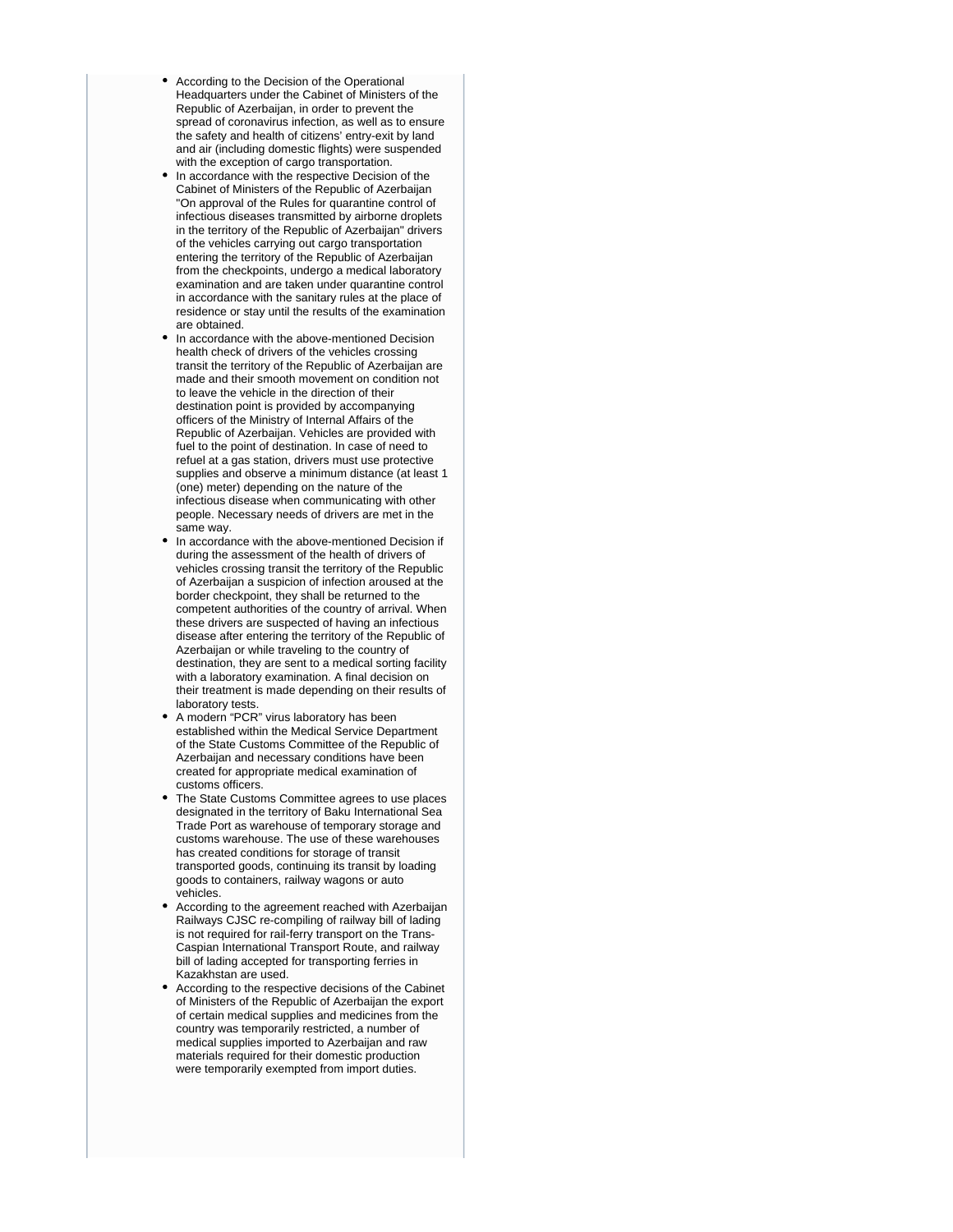- Disinfection barriers were installed at all customs border crossing points and disinfection activities are carried out regularly as well as stationary and portable thermal imagers were installed, and isolation places provided with special equipments were developed at checkpoints.
- Taking into account the requirements of some countries for entry into the territory of the country on the basis of a certificate confirming the analysis of Covid-19 virus by drivers involved in international transport, organization has been made to take these tests both on borders and in the port area and provide relevant certificates.
- Importation of risk category animals, wild animals brought for zoo shops and zoos, products of animal origin and sea products, directly or from transit countries, are temporarily restricted.
- WCO Secretary General Mr. Kunio Mikuriya as a Chairman of the Council, heads of customs services of Azerbaijan, Dominican, India, Bahrain, Guinea and Botsvana as Deputy Chairmen held a videoconference on April 22, 2020 to strengthen international customs cooperation for fulfilling the tasks ahead in the fight against pandemics and regular consultations are held.
- A joint video conference meeting among the Ministers of Economy/Trade and heads of customs Administrations of the member and observer states of the Cooperation Council of Turkic Speaking States and observer states was held on May 6, 2020 on the current state of the economy and international trade and measures taken in the condition of the Covid-19 pandemics.

Source:<https://nk.gov.az/az/>

# **Source: State Customs Committee**

#### 28.03.2020

The Cabinet of Ministers of the Republic of Azerbaijan has issued an Action Plan in order to prevent the spread of COVID-19. The authorities of the Republic of Azerbaijan established Operational Headquarters under the Cabinet of Ministers consisting of senior officials of the appropriate government authorities, which coordinates response of the Republic of Azerbaijan to the spread of the coronavirus worldwide and threat of the outbreak of the infection in the country. In order to implement the above mentioned Action Plan and decisions of Operational Headquarters under the Cabinet of Ministers, the Customs Administration has taken following measures: -all customs border crossing points have set to work in enhanced mode; -decision to temporarily close the state border between the Republic of Azerbaijan and the Islamic Republic of Iran, Georgia and the Russian Federation was made based on mutual agreement in order to ensure safety and protect the health of the citizens of both countries; -goods that are imported from the Islamic Republic of Iran or through their territory by trucks are transshipped to the Republic of Azerbaijani trucks at terminals, close to customs border crossing points;

-decision allowing transportation of trucks that come from the Islamic Republic of Iran through a dedicated transit corridor with police escort was initially adopted;